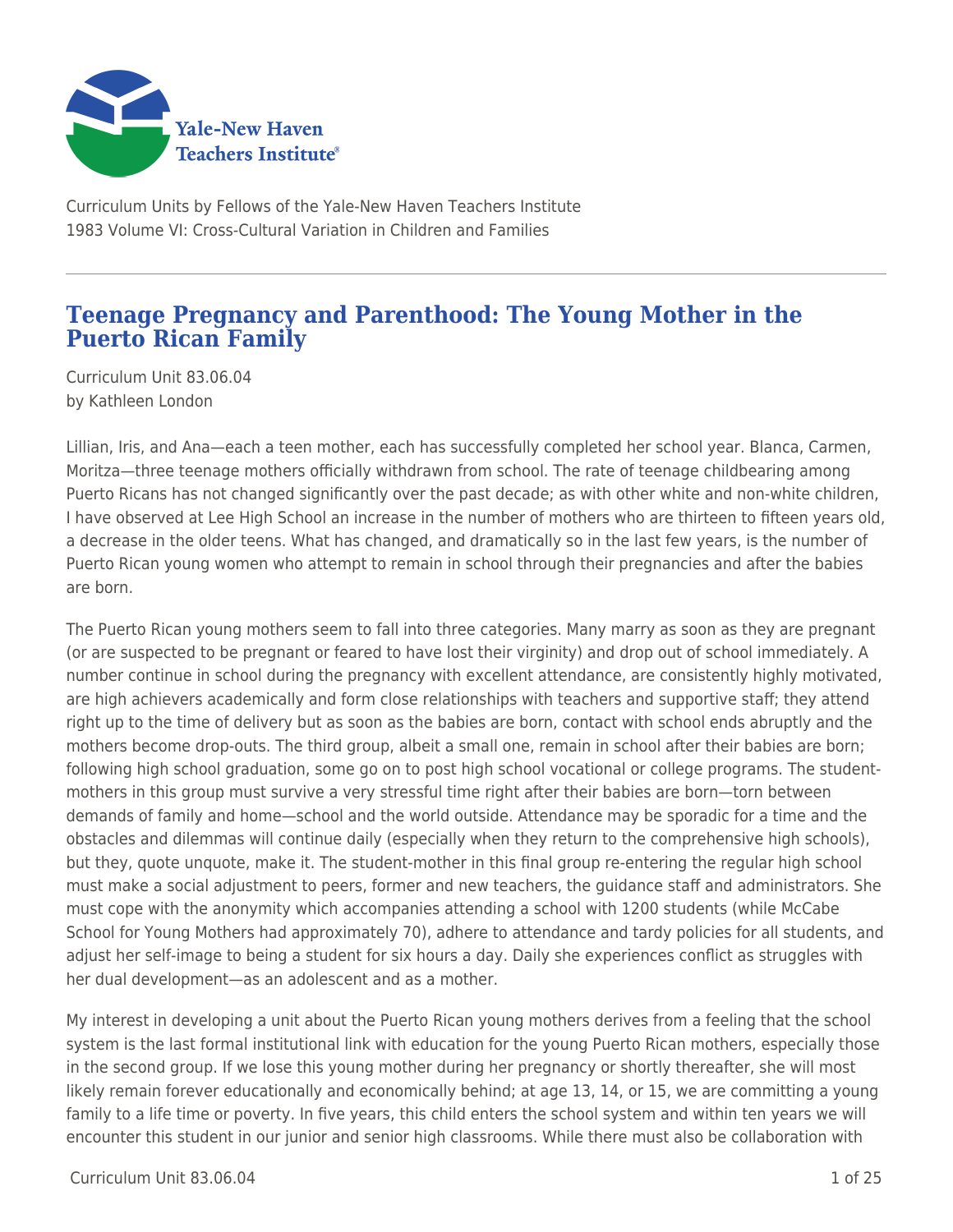community health and social service agencies, the classroom provides the opportunity for primary prevention of social problems (unemployment, delinquency, pregnancy) and for intervention where and when these problems exist.

# **OBJECTIVES**

To provide background information regarding the outcomes of pregnancy for the Puerto Rican students in our schools.

To enhance teachers' awareness and understanding of the home life of the Puerto Rican young mother and her family.

To examine interventions which may help more Puerto Rican young parents remain in the system until educational goals have been realized.

To explore available formal and informal family and community networks for Puerto Rican young women.

To provide lessons to supplement material on teenage pregnancy for use in Grade 9 Urban Studies classes and Grade 12 Psychology and Sociology classes.

Angel Luis Martinez introduces his paper, "The Impact of Adolescent Pregnancy on Hispanic Adolescents and Their Families", with a general discussion about Hispanics, and about Hispanic adolescents in particular. Some highlights of the data included in his introduction are:

12 million persons of Spanish origin are living in the United States—7,200,000 are Mexican

1,800,000 are Puerto Rican

700,000 are Cuban

2,400,000 "other" Hispanics

The estimate of all Hispanics, including undocumented, is 19 million.

Families headed by Hispanic women are twice as likely to have incomes below the poverty level. Hispanic women are less likely to participate in the labor force.

Hispanics account for 5% of the total population, 4% of the civilian labor force, and 6% of the unemployed.

Hispanic adolescents represent 24% of this population (compared with 20.3% adolescent population for the general population.

Almost one half of Hispanics are under the age of 18.

One out of 3 lives at or below poverty levels.

About half live in the inner cities of America.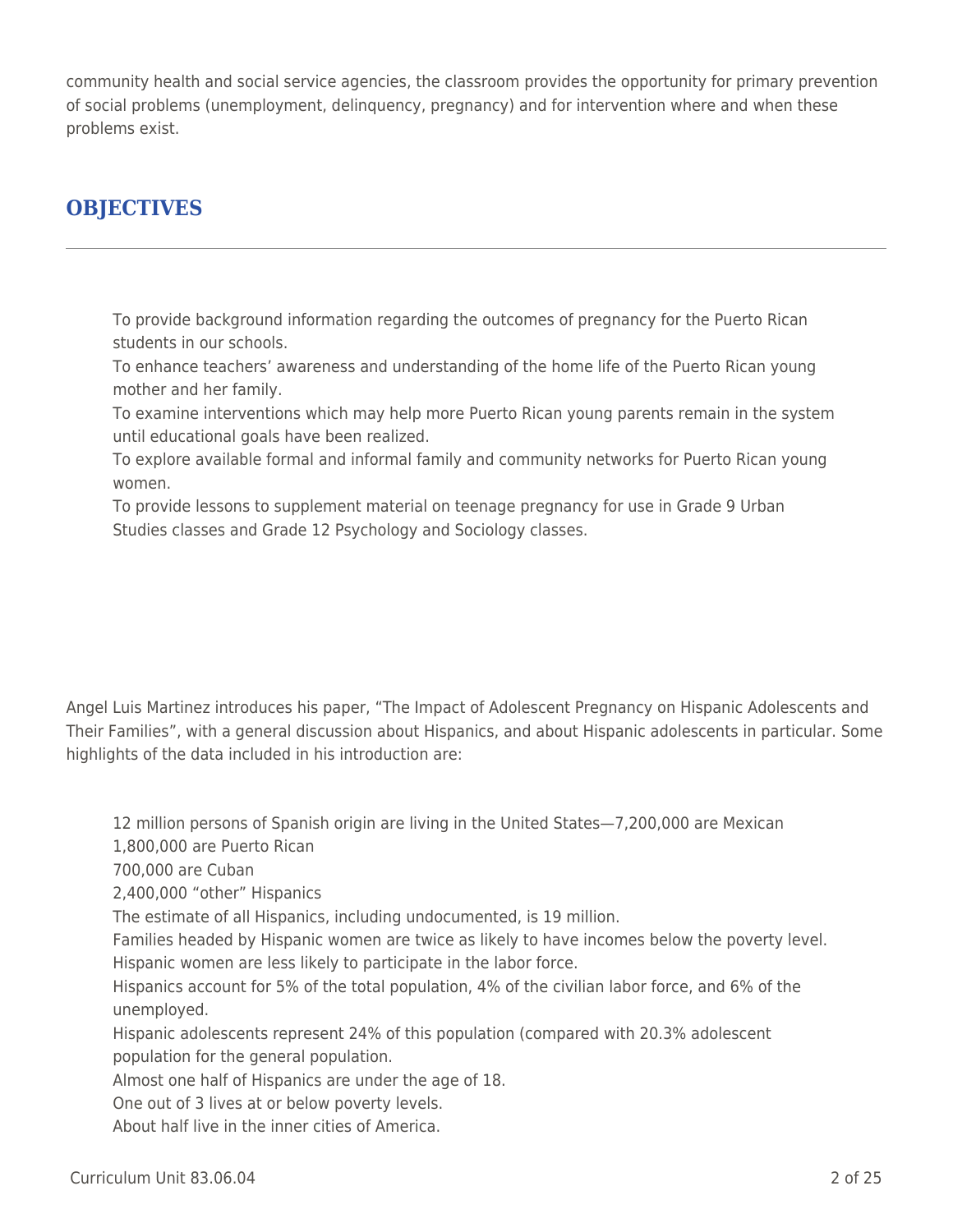About half have completed High School.

By the mid-80's, it is expected that Hispanics will represent the largest minority population in the United States, with adolescents representing a higher proportion of the population than adolescents in other white and non-white groups. The median age for Hispanics is 20.5 years, as compared to 28 for the overall population. The percentage of youth under 18 within the Hispanic population is 44.2%, compared to 42.3% of the Black population, and 33.2% of white. The implications are that the Hispanic youth population will continue to increase over the next decade and will account for a larger percentage of adolescent problems (unemployment, early childbearing) generally.

The major sources of data on adolescent problems, and specifically on adolescent pregnancy and childbearing, do not separate Hispanics. This is true in the Guttmacher Institute reports on teenage pregnancy nationwide and the City of New Haven, Department of Health 1981 Birth and Death Crosstabulation Report. Hispanics are included in the term, white and other; the term, non-white, refers to Blacks (which may include some persons of Hispanic heritage), American Indians and Orientals.

And, as Martinez points out, and my research confirms, there are no research reports on Hispanic adolescent fertility in the United States. To date, the information available about Hispanic teens and pregnancy is derived from small sample studies in urban neighborhoods (ie. data from the Hill Health Center here in New Haven). These reports provide some statistical information and samples of clinical observations from which we can begin to develop programs and policies to meet the needs of Hispanic adolescents and their families.

### **THE SCHOOL EXPERIENCE FOR THE PUERTO RICAN PREGNANT TEENAGER AND YOUNG PARENT**

We don't know or understand how they (Puerto Rican, Mexican, or other Hispanic young people) are affected by cultural displacement or the conflicts they experience between their families' cultural expectations and external values of American society. (Ooms, p.330)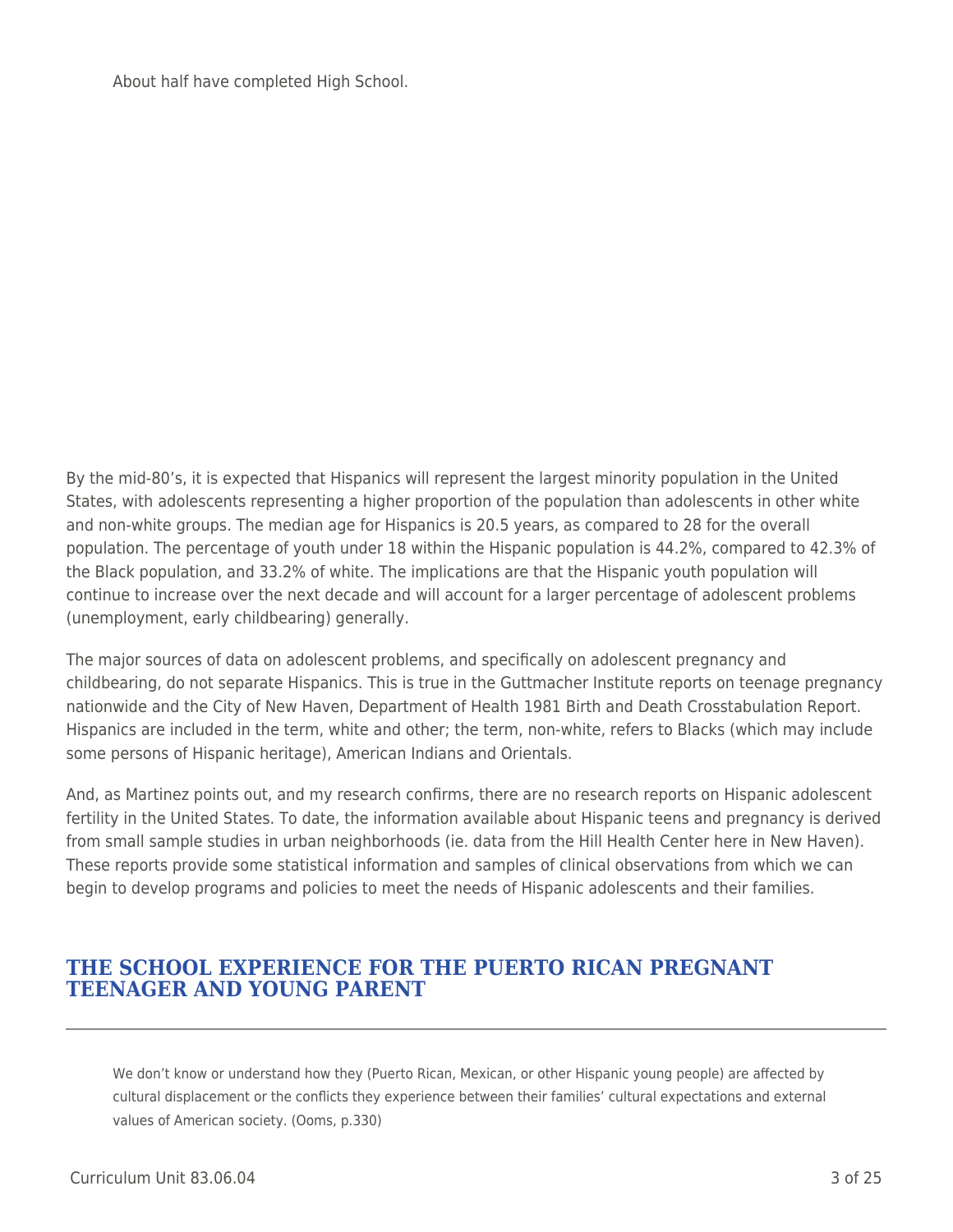We do know that Hispanics drop out of school much more frequently than whites and blacks; and among the major reasons cited are pregnancy, getting married, and home responsibilities. 6.9% of whites, ages 18 to 22, are dropouts for these reasons, 14.7% for blacks, and 19.6% for Hispanics. Frank F. Furstenberg, Jr. in his paper, "Burdens and Benefits: The Impact of Early Childbearing on the Family", delineates some of the positive outcomes for young mothers studied in Baltimore and Philadelphia. Those young mothers who experienced higher degrees of educational and economic success benefited from consistent and long term (several years) familial support, remained in their parents' homes during their pregnancies and following the birth of the children, had cooperative and collaborative baby-sitting and childrearing arrangements, and had remained single. The majority of the subjects in the studies were black, some white and some Hispanic. The experience for the Puerto Rican teenagers I have worked with, and certainly also for a number of black and white young mothers, contrasts sharply. We can generally predict that the Puerto Rican young mother:

- will not receive long term support from her immediate family
- will be expected to sever her ties with her family and assume more of a role with the baby's father's family
- will be expected to establish an independent household
- will be expected to care for her child herself
- will be expected to marry the father of the child.

For many of the families discussed in the Furstenberg paper, the child had a positive impact on the family, in some cases financially (increased welfare benefits), in some cases emotionally (avoiding the empty next for the maternal grandmother or bringing respite and a more positive focus to a troubled family situation). In contrast, since the Puerto Rican young woman moves away from her nuclear family and attempts to establish her own household, she reaps few benefits in terms of family; rather she will face the physical responsibilities of maintaining a household (cleaning, cooking, errands) as well as taking on the emotional problems of her husband—often a teenager himself or an older, unemployed, unskilled man. The Puerto Rican young woman may be esteemed for bearing a child, but will be required to conform to the traditional cultural norms. She will receive little or no help from family in her efforts to continue her education or to assert herself in other ways. Though some grandmothers and other relatives may verbally express support for her continued education, most likely they will not perceive fully the daily physical and emotional support she needs as she attempts to meet school's academic and administrative demands.

## **CASE STUDIES**

The following case studies are composite profiles based on experiences working with young Puerto Rican mothers during the past six years. Each reflects the school age mother's educational, health, and social needs.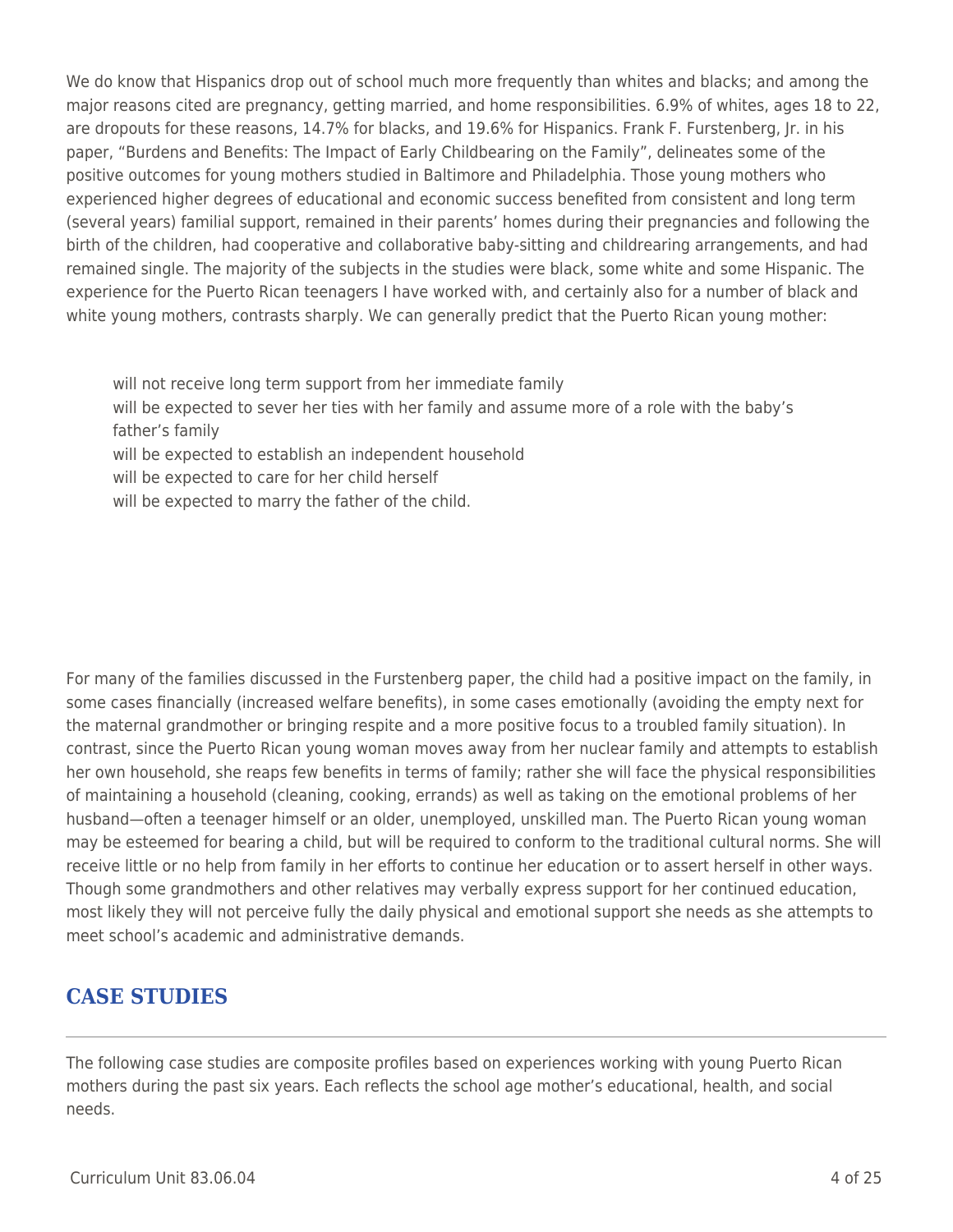#### *Ana*

Ana is 17 years old, an Educable Mentally Retarded (EMR) junior in high school. She was born in Puerto Rica in April, 1967. Her son was born in June, 1981. She and her son are currently living with her mother, stepfather, and siblings: boys ages 9 and 10, girls ages 7 and 15.

Ana moved to New Haven with her mother and an older sister when she was three. (Her mother, though here now 14 years, speaks no English.) For the next eleven years, Ana lived with her mother, step-father and sisters and brothers; they changed neighborhoods frequently and she attended seven different elementary schools.

When Ana was 14, she ran away from home (end of her 8th grade) and moved to Bridgeport with her "husband", age 25. She went to the clinic each month for a pregnancy test; she learned that she was pregnant in October. At that time, she and her husband moved back to New Haven; they moved into an apartment above her aunt's. She heard about the McCabe Center for Young Mothers through another young mother and went to visit the school with her. She was enrolled as a 9th grade EMR student. During the year at McCabe, she was very quiet (though she seemed to understand English, she spoke very little), managed adequately in the small classes, sat with the other Puerto Rican girls with whom she spoke Spanish (if she spoke spontaneously at all). She was always on time and had excellent daily attendance. She rarely spoke voluntarily to the nurse or social worker; if asked how things were going, a simple, "okay, non problems", was the reply. Her son was born in June, 7 lbs, 4 oz. Her mother had met her at the hospital and Ana had a normal delivery.

In September she returned to Lee High School and was placed in bilingual EMR classes. In November, she moved into the Cross district (Ana, husband, child on one floor, mother and family above). At Cross, she was programmed for regular classes. When her records arrived weeks later, and the counselor realized she was EMR, she was put in all EMR classes and when the counselor realized she was also a mother, she was offered the Parenting class. Throughout the year, she was quiet in class, participated when asked, spoke Spanish informally (and with lively animation at times) with three other Puerto Rican girls in the Parenting class.

During the winter months, a social worker at the hospital noted that Ana was often observed sitting in the Emergency Room waiting area with her son late in the evenings. That spring, her mother moved to another part of town and she, her son and husband moved several blocks away. Her mother continued to baby-sit but Ana had to walk a considerable distance with the baby and then walk to school; she was often tardy and was threatened with suspension for three days if the tardiness continued (11 days is the limit.)

During the summer, Ana had a CETA job working at a playground. In September, she returned to Cross as a junior. During the first days of school, she requested time to see the Parenting teacher/advisor alone. Clearly, during the summer months, she had begun to plan this meeting carefully. "Is it true that a teenage girl who doesn't like sex is crazy?" Over the next few weeks, Ana attended the Parenting classes and met individually with the Parenting teacher/advisor. Together they agreed on the need to seek counseling on a regular basis and a health care plan for herself through the hospital. Her husband was threatening to keep her from attending school; she was being abused nightly and held in the apartment forcibly at times.

In November, following a severe beating, she fled with her son. Her mother agreed to let her come home; two weeks later, her mother said that Ana had stayed away long enough to teach her husband a lesson and that it was her duty to go back 'home' now. Working with the Parenting Teacher/ Advisor, the hospital social worker and through the intergenerational housing project (a special program which seeks to place young mothers and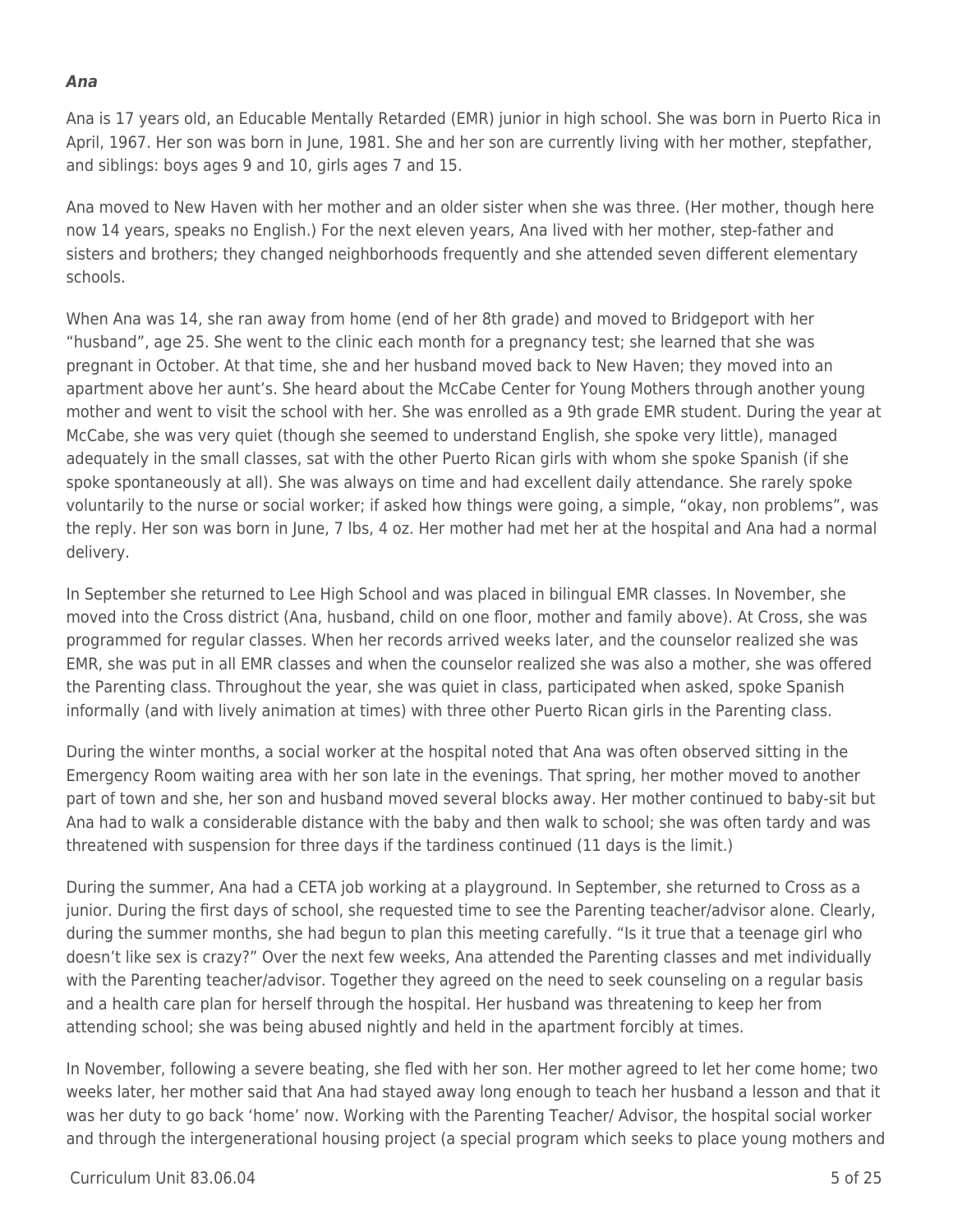their children in the homes of senior citizens), Ana found a room for herself and her son. She stayed there for two months. Her mother continued to baby-sit but distance and transportation costs were problems. Her mother reminded her daily that she was disgracing the family—it was not proper for a young lady to be living alone. Ana and her son resumed living in her mother's apartment. On several occasions her step-father has allowed her "ex-husband" entry into the house because he says he has a right to see his son. Ana had continued in the counseling weekly. Her personality at school is quite changed; she appears happy most of the time. It is apparent when she has an occasional night with little sleep—a difficult evening due to her stepfather's drinking, a dispute with mother, a family upset over her younger brothers troublesome behaviors, verbal abuse from step-father; but she seems to be gaining strength daily in her commitment to achieving her educational goals—senior year, a Nurse's Aid Program, high school graduation.

### *Moritza*

Moritza is 15, living now in an apartment with her 17 year old husband. Their daughter is one year old. Moritza was a 7th grade student with excellent attendance (despite periodic trips to Puerto Rico); she tested far above grade level in math and reading and maintained straight A's during most of her elementary and middle school years. She had known her husband Tony for about a year; he would meet her in the afternoon and walk her home from school (usually accompanied by Moritza's little sister). Moritza and Tony had intercourse once—and she became pregnant.

She and Tony discussed the problem. She wanted to stay in school until the baby was born. He had no money for an apartment and there was not enough room at his house for her and the baby. Moritza attended the McCabe Center during her pregnancy and continued living at home with her mother (age 30, working full time) and her father (age 35, working) and her younger sister. As the pregnancy progressed, she and her mother began to talk more and more and to plan for the baby; her mother's initial response to the reality of the pregnancy was one of sadness and resignation—she said she knew her daughter was probably pregnant. Moritza's father refused to talk to Moritza or his wife for several weeks. Moritza's grandmother agreed to babysit for the infant. Though her baby was born in the late fall, Moritza continued at the McCabe Center for the remainder of her eighth grade year (rather than returning to the middle school). Her attendance was sporadic at times (her grandmother sometimes had 'things' to do—redetermination at the Welfare office, hair appointments) in the morning. Some days Moritza said she was just too tired to come but she always made up her work and maintained a good average. In September of the next school year, Moritza entered Lee High School as a freshman. She was frequently tardy—walking ten blocks to her grandmother's home with the baby, five blocks back to school. Sometimes her grandmother was not home when Moritza arrived in the morning and there was no phone to call ahead and check; on these days she would be absent. At school, she had a full freshmen program: Urban Studies, English, Physical Science, Basic Algebra IA, Parenting and she had requested a sewing class to learn a trade. By the end of the first school quarter, Moritza had 11 tardies and 12 absences (20 allowed for the year). She worked with the Parenting Teacher/Advisor to document with doctor's notes the absences related to the child's health and these were excused—but not without a lengthy lecture from her school administrator.

Moritza looked very unhappy at school; she was always alone when I saw her in the halls. One day during class with me she shared that her father was still not talking to her; also he would not let her walk outside with her sister (two years younger)—it was not right because Moritza was no longer a virgin. Another Puerto Rican girl said she had had the same experience, which seemed to make Moritza feel better about her situation.

Meanwhile, her plans to marry her baby's father continued; his family was helping to prepare an apartment for them in their neighborhood across town. In December, she and the baby and Tony moved into their own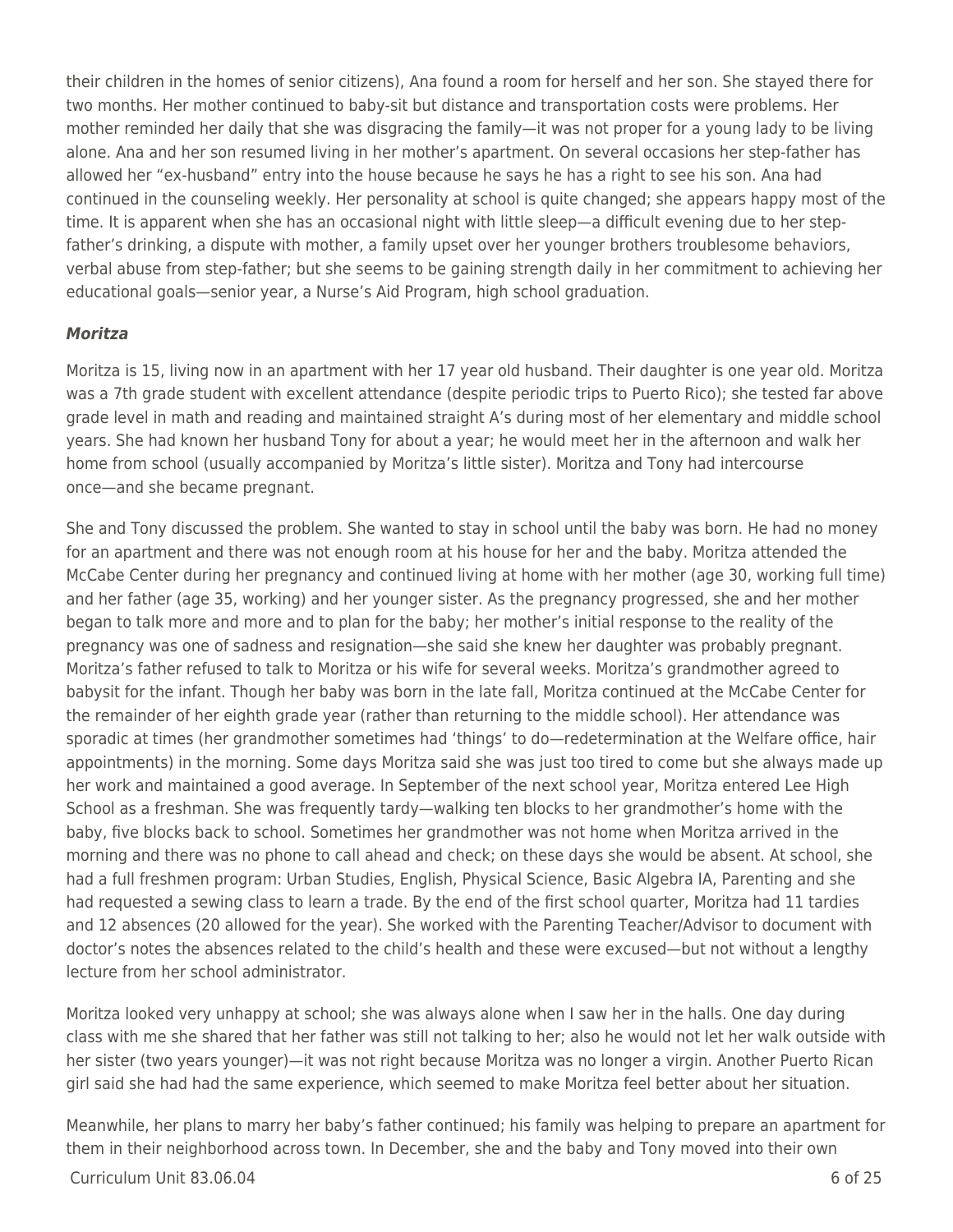apartment. There was a shower for Moritza and she and Tony received everything they needed for their household. Tony work rotating shifts in a factory nearby. He seems to treat Moritza well, his family is affectionate and warm with her. In some ways Moritza is currently better off—removed from the daily stress in her family's home and accepted by them now as she fulfills their expectations for her as wife, mother and homemaker.

#### *Iris*

Iris is nineteen, married, has one child (a son, Roberto) and is a high school graduate. She works full time as a dental assistant and her son—age 3—is in a full time day care center.

Iris was 16 when she became pregnant, a junior in high school. She had been going with Angel for 3 years; though he did not graduate from high school, he had a good job as a semi-skilled technician at an aircraft plant. Iris was very upset when she learned that she was pregnant; though she had never met with her guidance counselor or discussed her plans with anyone, she had planned to go on to college, possibly away from home. She considered in her own mind terminating the pregnancy, but knew that her mother and her boyfriend would disapprove; she felt she would not be able to do it without telling them. She told her mother and she discussed the pregnancy with Angel and his family. Iris and Angel were legally married and moved to their own apartment.

From the beginning, Iris' mother gave a clear message. "I will help you until you finish high school. Then you are on your own." (Iris' mother had also almost finished high school but dropped out to have a baby; she had learned English and had worked in a home for the elderly.) Iris had a very healthy pregnancy, attended all prenatal appointments, and continued her excellent school performance at the alternate school for pregnant girls. She never spoke to anyone at the school about her former career plans; her goal now was high school graduation. Her son was born in June and she returned to her regular high school.

She joined the Parenting classes; she had completed her math and science requirements and chose a business course of study for her senior year. She consistently made a positive contribution to the Parenting class; she was mature and carried with her a quiet, but determined, demeanor. Though conflicted some days due to disagreements with her husband (he might criticize at times—her fault if the baby had a cold, she should stay at home like other wives) and occasionally difficult interactions with her mother, she remained calm but firm, clear and direct in making her educational needs known to both husband and mother. She would not compromise here.

Iris used the opportunity in the Parenting class and in individual counseling time to air her grievances (ie. the difficulties of cooking, cleaning, being in charge of the baby, keeping husband happy) and she maintained a generally positive outlook. She was particularly animated during class discussions about adolescent sexuality and contraceptive planning; she expressed interest in gaining as much knowledge as she could about her own body and was very interested in learning about sex education and children—agreeing with the instructor that it was a good idea to give children the proper names of the parts of the body.

During the winter of her senior year, she took a part time job at a fast food restaurant. Parenting Program staff worried that this would be too much for her to handle. She did not want to put the baby on welfare and yet needed extra money in the winter to pay additional bills (heat, holidays). Up every morning at 6, prepare breakfast for family, dress baby, walk a fair distance to mother's, walk back to school, school from 8:25 until 1:30, housework, errands, appointments, prepare husband's dinner, work from 6 p.m. until 11:00. Walk home from work. During the weeks she was working nights, her mother sometimes kept the baby overnight. Her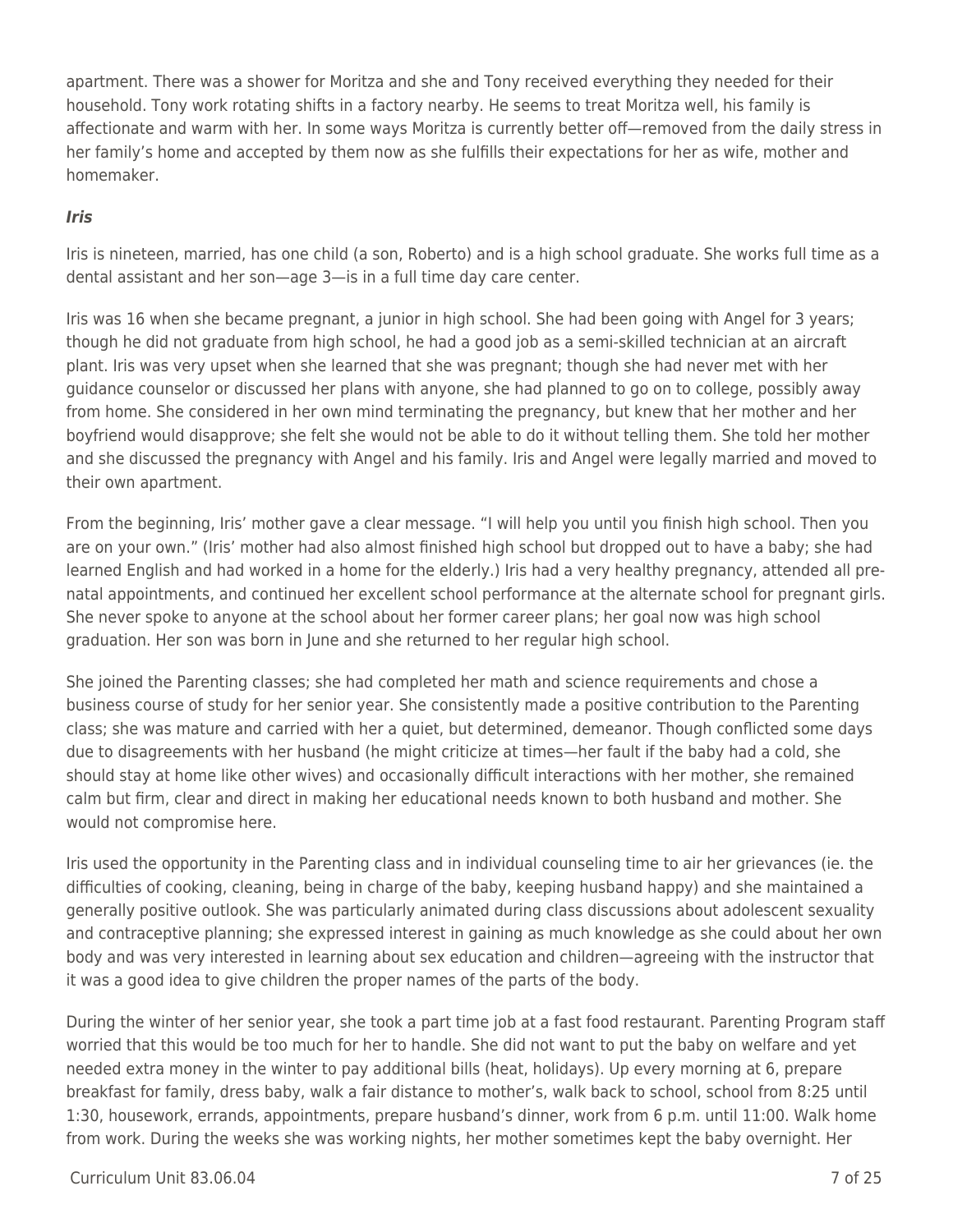husband disapproved and gradually he agreed to sit alone with the baby while Iris was working.

As graduation approached, Iris indicated that she was feeling let down. All this effort—for what? To graduate and stay home? She was not planning to have another child for awhile. After all, she'd managed school and work and home—now she'd just be home. Earning minimum wage was discouraging—yet what else was she qualified to do?

In May, a speaker came to the Parenting classes to discuss infant and toddler dental care. Iris seemed very interested. She and I discussed the possibility of a training program at the technical college. Within one week, Iris secured the application, completed it, and was scheduled for an interview. June—and she'd been accepted. A one year certificate program. Semester One required classes, 9 to 5; semester two, a placement in a health agency to train as a Dental Assistant. She investigated starting salaries and job benefits and decided to do it. Her mother had a child entering kindergarten; since she would be home another year due to the school hours and transportation, she agreed to care for her grandson for one more year. (She planned to return to work when her child entered first grade.) On the days when she was unable to sit, the paternal grandmother agreed to help.

Iris graduated from the program one year later. When she came to visit me (she'd hardly had a free moment all year to call and say hello), she had three job offers with private dentists and wanted advice deciding which one to accept.

Iris had a strong self-image of herself as a mother—supported by the expectation of her mother and motherin-law—that she was the mother of her child. Though she had her own ideas about handling the baby's illnesses and behaviors—she was not threatened by their input and deferred to them while the baby was in their care. She chose a health care facility near her mother's house to facilitate appointments and emergency needs.

Iris—bright, mature, attractive, independent, and determined. Her mother, the mutual love and respect between mother and daughter, the fact that Iris was a little older than some of her peer young mothers contributed to her current success. Carefully defined goals and consistent, realistic plans to achieve them and the dependability of the family support network (including her husband who at age 23 seemed not too young and not too old to resist learning, growing, and changing)—I sense that their young child will not become a young parent.

Martinez argues that in order to develop programs and policy for Hispanic adolescents, we must have data gathered from Hispanics. We can not rely on data in which Hispanics are grouped with "white." From the small amount of information gathered about Hispanic young mothers (he refers to samples from interviews conducted in San Francisco with Hispanic women, their parents, siblings and friends), Martinez reflects on the cultural issues to be considered.

For many of the Hispanic girls, the traditional values have not changed. The sense of 'familia'—encompassing extended family and older members deserving respect and having authority—is still very strong. It is difficult to imagine the enormity of the conflict Ana faced—to obey her mother and stay with an abusive man or to defy tradition and become independent and assertive. We must understand the Hispanic family—the traditional values and sex roles, patterns of dating, courtship, and marriage. The Hispanic woman lives in a context in which the role of mother has an extremely high social value, but Moritza—bright, academically oriented and wanting to continue school—had no sense of clarity of peace in her daily life until she'd met her family's expectations. We must understand the family's response to the young Puerto Rican woman's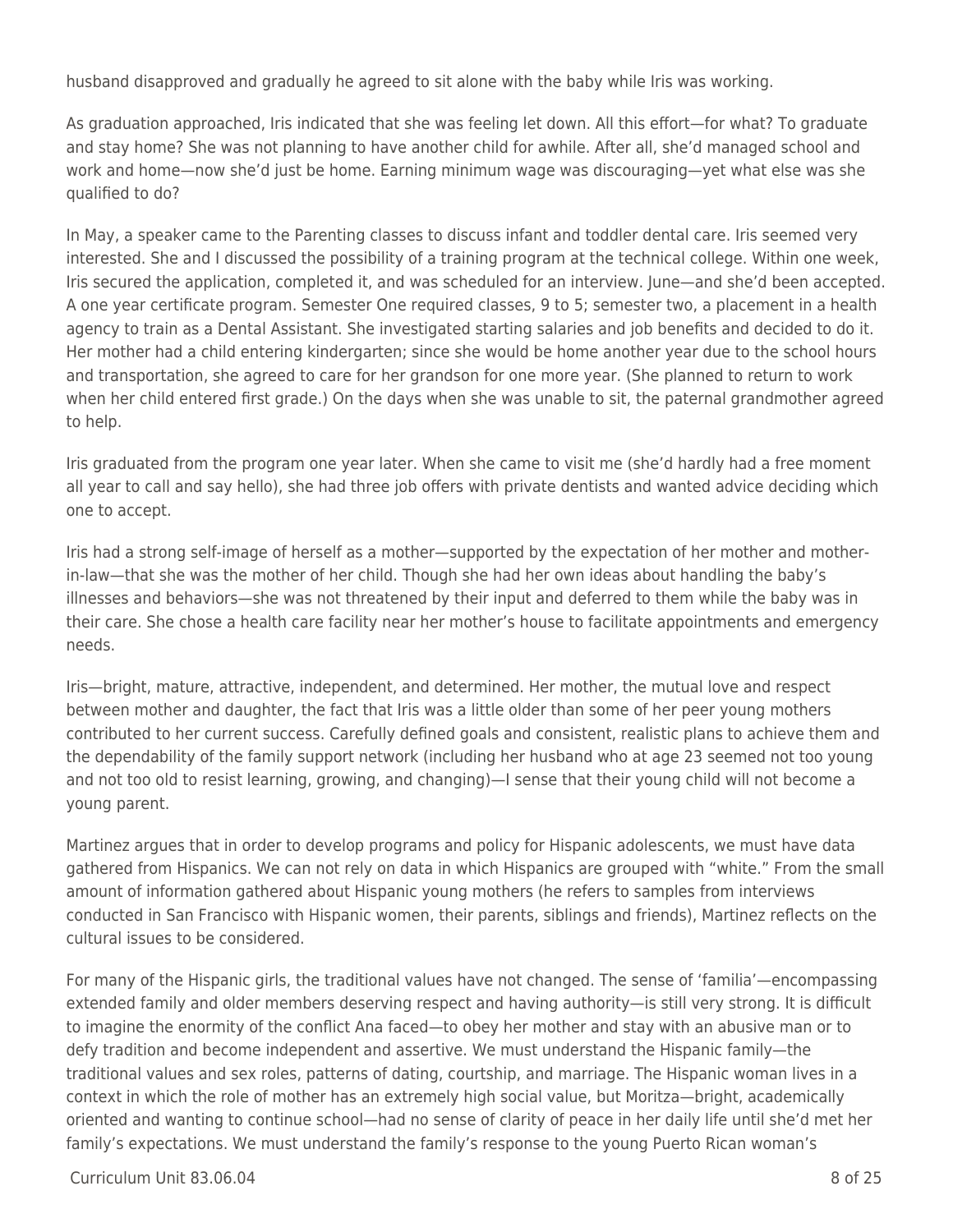pregnancy if we are providing health, educational and social services she needs. The majority of young mothers in the United States become drop outs or push outs (Martinez, p.338). I look forward to the possibility of hearing the term, stop out. Like Moritza, the very young mother may be forced by family (or health reasons) to remain at home for a time after the baby is born. She should be permitted to 'stop out' and be welcomed back into the high school setting when she is able to resume, a year later, maybe two years later.

The Furstenberg work dispels the stereotype of the adolescent mother as "a social isolate, removed from parental or conjugal support" (Furstenberg, p. 68). The majority of young mothers in the studies conducted did not fit this characterization. Sadly, the stereotype of the social isolate is not a myth for many of the Puerto Rican young mothers I have worked with, but rather a reality. Blanca, Carmen, and Moritza know what it is like to be alone in a tiny apartment all day, afraid to go out alone because their husband will be angry, unable to talk to a friend, a relative or neighbor, or estranged from their own mothers at a very young age. For each of these young women, we can assume there are two more young mothers with whom the school system lost contact before they even became pregnant.

As educators, it is important to recognize the realities which threaten the Hispanic young woman's success:

She is likely to be behind educationally (age 16 in the 7th grade is not uncommon) due to transitions between Puerto Rico and the mainland, and because education is not esteemed by her culture, especially for women.

She probably has had little or no education about her body, puberty, sexuality, female health care.

The men in her life (father, step-father, absent father, brothers and friends) maintain traditional and rigid views of females: girls will become mothers, homemakers, wives.

She will be encouraged by her mother to marry young to protect her virginity.

She most likely lives in a female headed household supported by AFDC; there are few male or female role models in her urban environment; she is surrounded by unemployed, uneducated men, dependent, passive women.

Her relationship with her mother will begin to shift as puberty approaches; her mother, anxious to protect her daughter's virginity and fearful that her daughter will repeat her own fate, will be unable to discuss her feelings.

And, if the Puerto Rican young woman becomes pregnant, she will most likely marry, move in with her husband and his family; she will be vulnerable to subsequent pregnancies because the Hispanic man does not favor the use of birth control—fearing that she will not be loyal to him.

I have experienced (and have heard the same from bilingual teachers and counselors in the middle schools) the frustration of working with a bright, motivated, promising student—the student for whom we envision high education, scholarships, college and professional success—only to have her come in one day and invite me to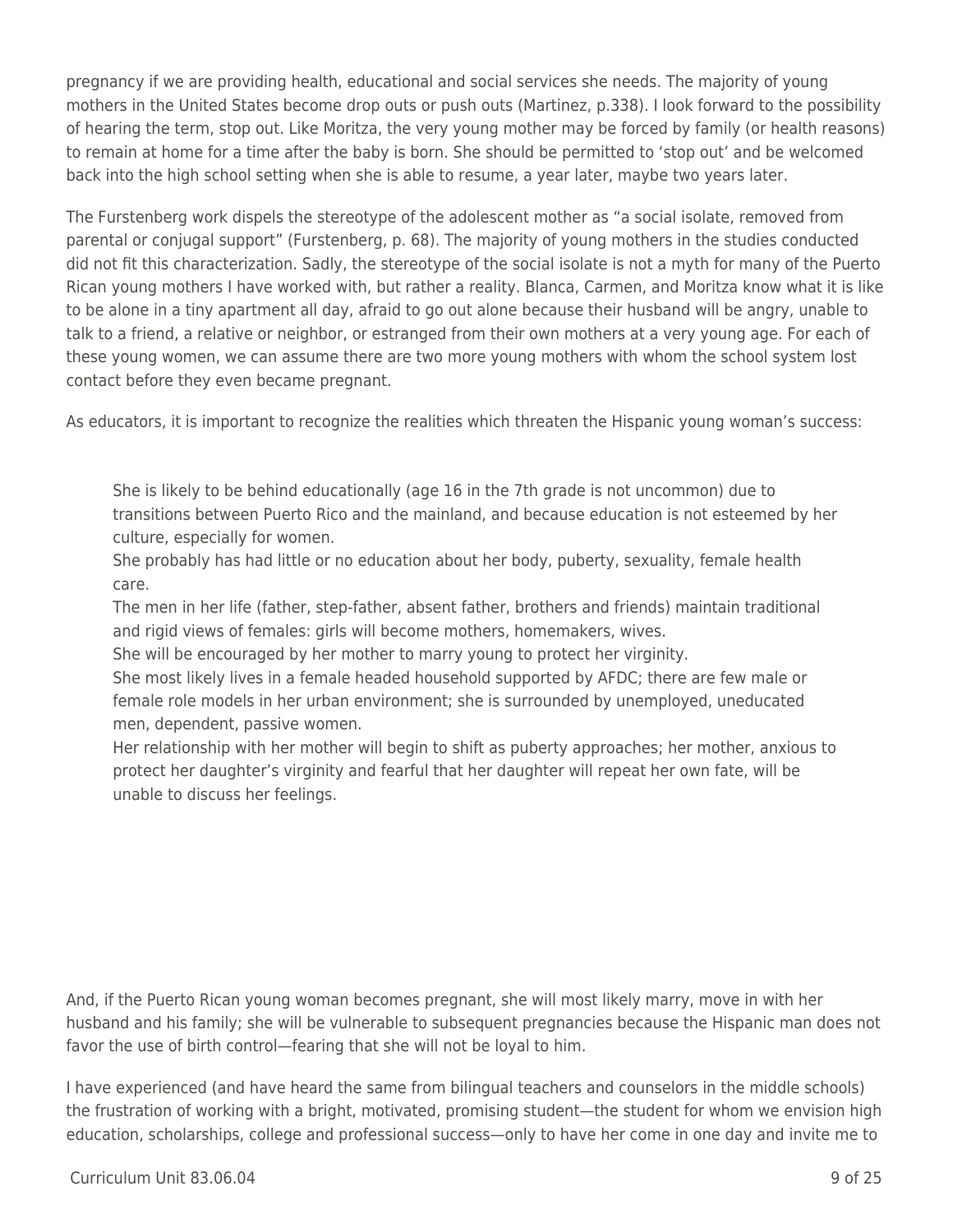her wedding. Fourteen and married—her life script written. As educators, it is our role to help a student set educational goals, to heighten self-concept, to help a student realize the fullest personal and academic potential. Working with the Hispanic adolescent female, we must keep in mind that she must come to terms with the disparities between traditional Puerto Rican and contemporary American values, and that she risks alienation from her parents and extended family and cultural group. The educational process must provide an opportunity to discuss the emotional conflicts she may be experiencing.

## **Lesson I Decision Making and Pregnancy**

*Objective To help students consider the problem of teenage pregnancy and the impact on the family.*

*Time One or two class periods*

*Materials A copy of the Case Study for each student.*

*Procedure Distribute copies of Case Study.*

Allow ten minutes for the students to read silently. Ask for a volunteer to read the Case Study out loud. Use the following questions to guide the discussion:

- 1. Does this story sound realistic to you? Why or why not?
- 2. Did anything in the story make you sad? What?
- 3. Did anything in the story make you angry? What?
- 4. Did anything in the story seem confusing? What?
- 5. What would you do in these circumstances? (. .If you were the girl? the boy? one of the parents of either?)
- 6. What would be the best solution for a good life for the baby?

#### **Follow up Activity:**

Creative Writing: As a classroom or homework assignment, ask students to respond to the following question—

How would you change the world to fix the problems of early pregnancy?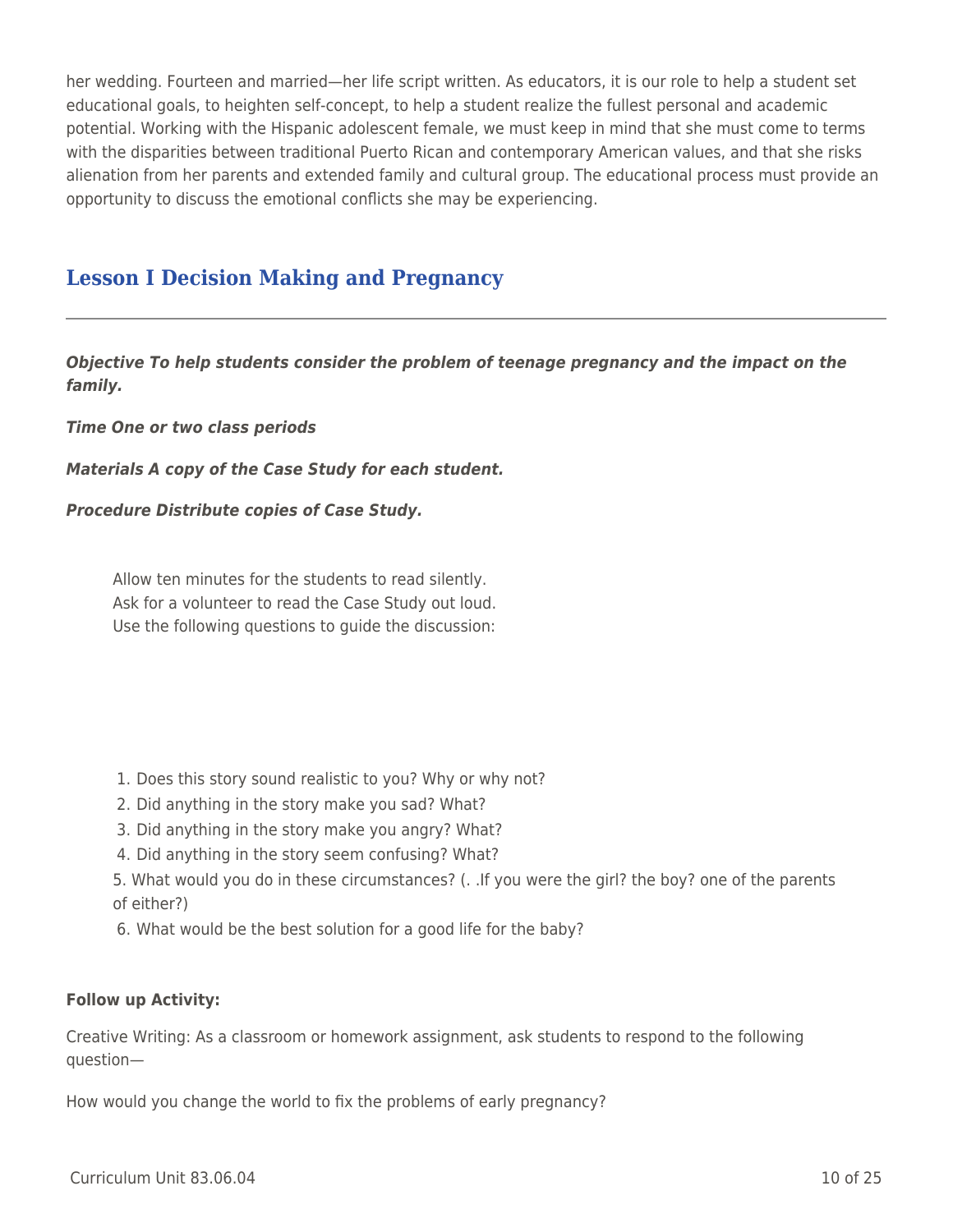*Objective To demonstrate the role conflicts young parents experience.*

*Time One class period*

*Materials Copy of Role Chart for each student*

*Procedure Begin the class by eliciting a definition of the term, ROLE . You may ask them to think about their various roles (in school, a student; in a peer group, a leader; at home, a son or daughter, sibling, grandchild.) Explain that everybody has many roles in live and that sometimes there are conflicts between these roles. For instance, there may be a problem or conflict when you are trying to do your homework and a parent expects you to watch a younger brother or sister.*

Direct questions and comments to help students fill in the role chart on the board and on their papers, first for the teenage girl-young woman, then for the teenage boy-young man.

Encourage students to be honest about the roles of Puerto Rican teenagers. Students may need to define roles in terms of the activities in which a young person is engaged—ie. are most school age Puerto Rican males in school? employed? 'hanging out' in a store or on a corner or at home?

Sample:

Roles of a Teenage Girl-Young woman Roles of a Mother

|                                                                                                  | student           | athlete                | caregiver            |
|--------------------------------------------------------------------------------------------------|-------------------|------------------------|----------------------|
|                                                                                                  | daughter          | sister                 | nurturer             |
|                                                                                                  | friend            | p/t employee protector |                      |
|                                                                                                  | volunteer         |                        | teacher              |
|                                                                                                  |                   |                        | nurse/doctor at home |
| Roles of a Teenage Boy-Young man                                                                 | Roles of a Father |                        |                      |
|                                                                                                  | student           | musician               | financial provider   |
|                                                                                                  | son               | athlete                | employee             |
|                                                                                                  | boyfriend         |                        | protector            |
|                                                                                                  |                   |                        | head of household    |
|                                                                                                  |                   |                        | companion            |
|                                                                                                  |                   |                        | husband              |
| Oneo chudento lesso completad the olech politicale of themes and developed and into hot used the |                   |                        |                      |

Once students have completed the chart, ask them to consider possible conflicts between the roles. As students identify conflicts, draw lines connecting the roles. Is there a conflict for a young man trying to be a student and the financial provider? Explain and discuss each conflict.

Lesson II: follow up activity—Conflict Resolution

You may wish to extend this lesson for an additional class period. Using notes from the board and student worksheets, list the major conflicts for the teenage mother and the teenage father on the board. Explain to students that where there is a conflict, there must be a resolution, outcome or effect. If a boy is frustrated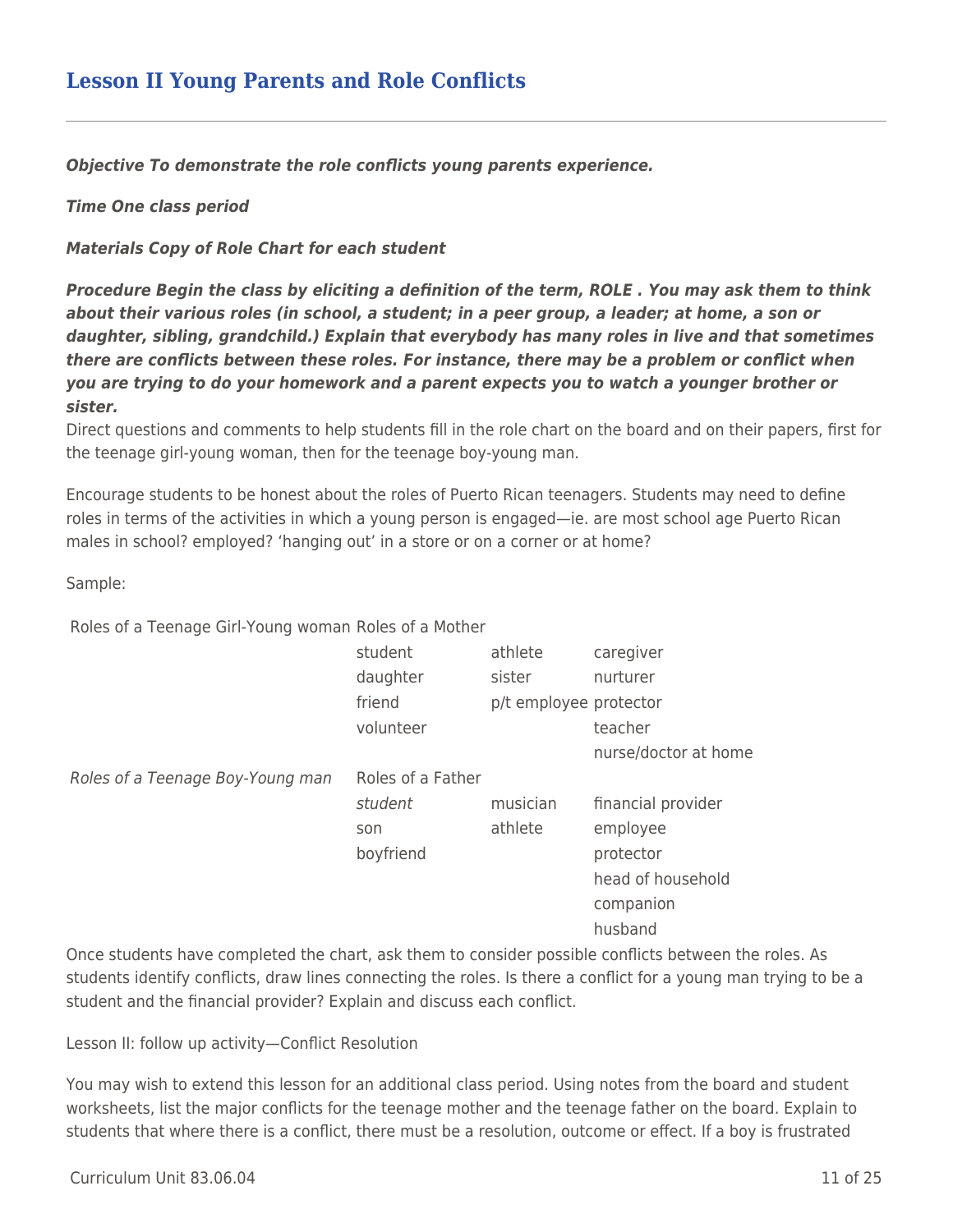trying to find part time work to support his child and trying to stay in school, how does he feel? What are the possible behaviors we can expect?

Example: Teenage Father

Conflict Student and financial provider drop out of school Resolution ignore financial responsibility escape (drugs, alcohol) act like he doesn't care Note: The discussion of the roles of a mother and father should focus on where individuals develop their ideas about these roles—from television, magazines and other media (esp. advertising!), school. (figure available in print form)

## **Lesson III The Impact of Early Pregnancy on the Family and Society**

*Objective To help students gain an understanding of the scope of the problem of teenage pregnancy and to demonstrate the network of health, educational, and social services which will be necessary to help the young family.*

*Time One class period*

*Materials A copy of the Case Study for each student. Chalkboard/chalk or Newsprint/marker.*

#### *Procedure Distribute the Case Study. Allow ten minutes for students to read.*

Introduce board activity by explaining the need to examine an individual's educational, social and health care needs.

Make the following chart on the board:

PROBLEMS/NEEDS POSSIBLE SOLUTIONS Education:

Health:

Social:

Sample :

Education: High School diploma day school, night school,

|         | post high school vocational G.E.D. class, Job Core |                            |
|---------|----------------------------------------------------|----------------------------|
|         | training education for                             | Technical school;          |
|         | parenthood                                         | college; training program. |
| Health: | Care for mother-pre-natal, clinic                  |                            |

Curriculum Unit 83.06.04 12 of 25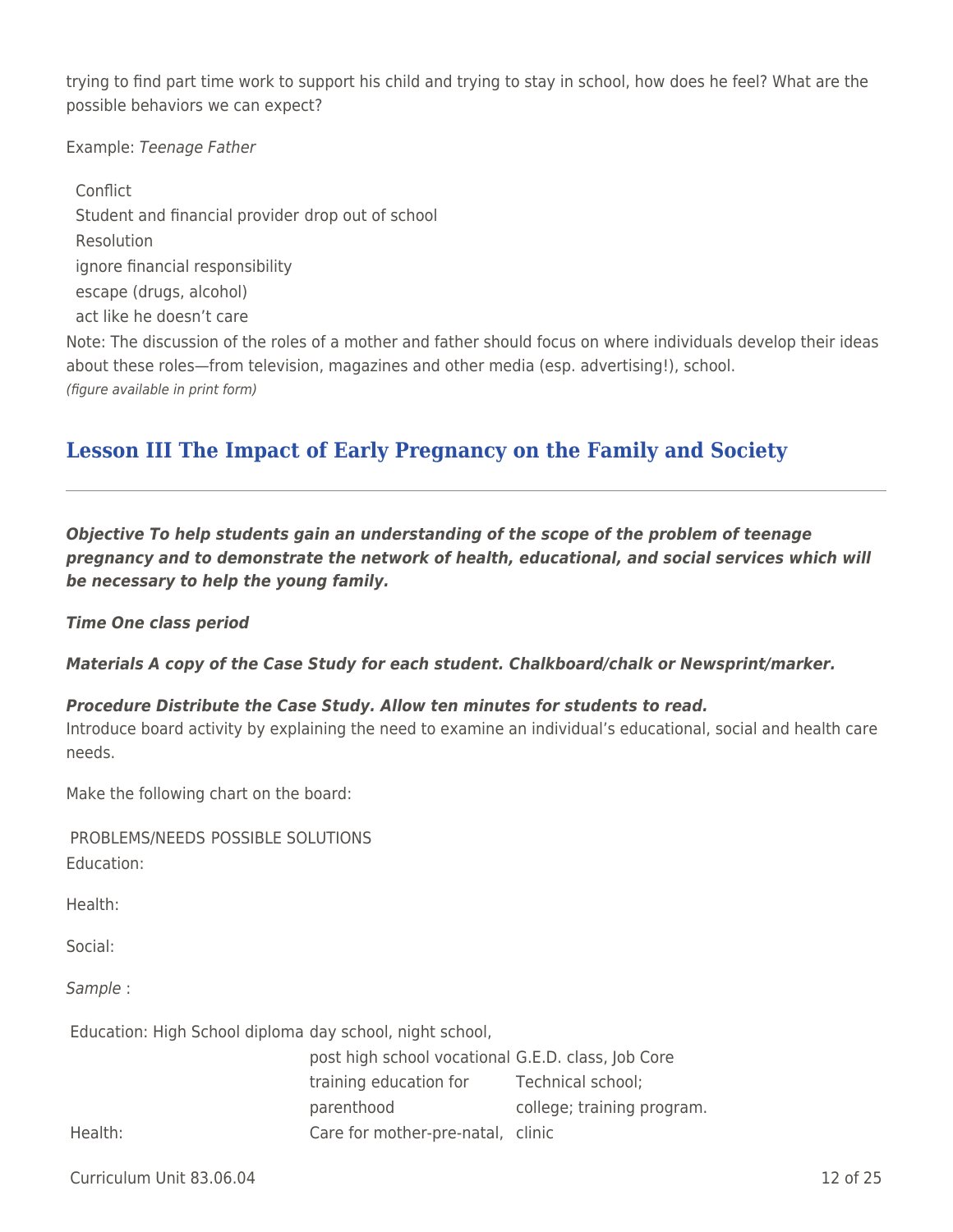Counseling Care for infant

post-partem private doctors

Social: Shelter own apartment

Daycare family's home

Financial assistance daycare center

Legal assistance family member

End the class with the following question: What are the possible OUTCOMES if solutions to the various problems are not available?

# **Lesson IV Cultural Variation: On Being a Puerto Rican Teenager**

### **Celebrating Differences and Similarities**

This lesson is for students in bilingual education classes, for Hispanic young mothers or pregnant girls, and for Hispanic young women.

*Objective To provide the opportunity for Hispanic students to discuss feelings and dilemmas about life in New Haven.*

*To provide information on Social, Health, and Educational services in the community.*

*Time Four Class Periods (either four consecutive days or one day a week for four weeks)* Day One: American Values in Mainland Society

Day Two: Family and Social Relationships

Day Three: Preventive Health Care

Day Four: Community Resources

These lessons were developed with the assistance of Hilda Perez, Social Worker, Young Mothers' Program, Yale New Haven Hospital.

## **Lesson IV** *Session* **1** *American Values in Mainland Society*

The Name Game: Introduce yourself (and co-leader if you have one.) Have students move chairs into a circle. Explain the name game: each participant in the group is to say his or her

1. name, the person to the right repeats the first person's name and says his or her name, the third person repeats the names of the first two and then his or her own name, and so on around the circle—ending with the teachers.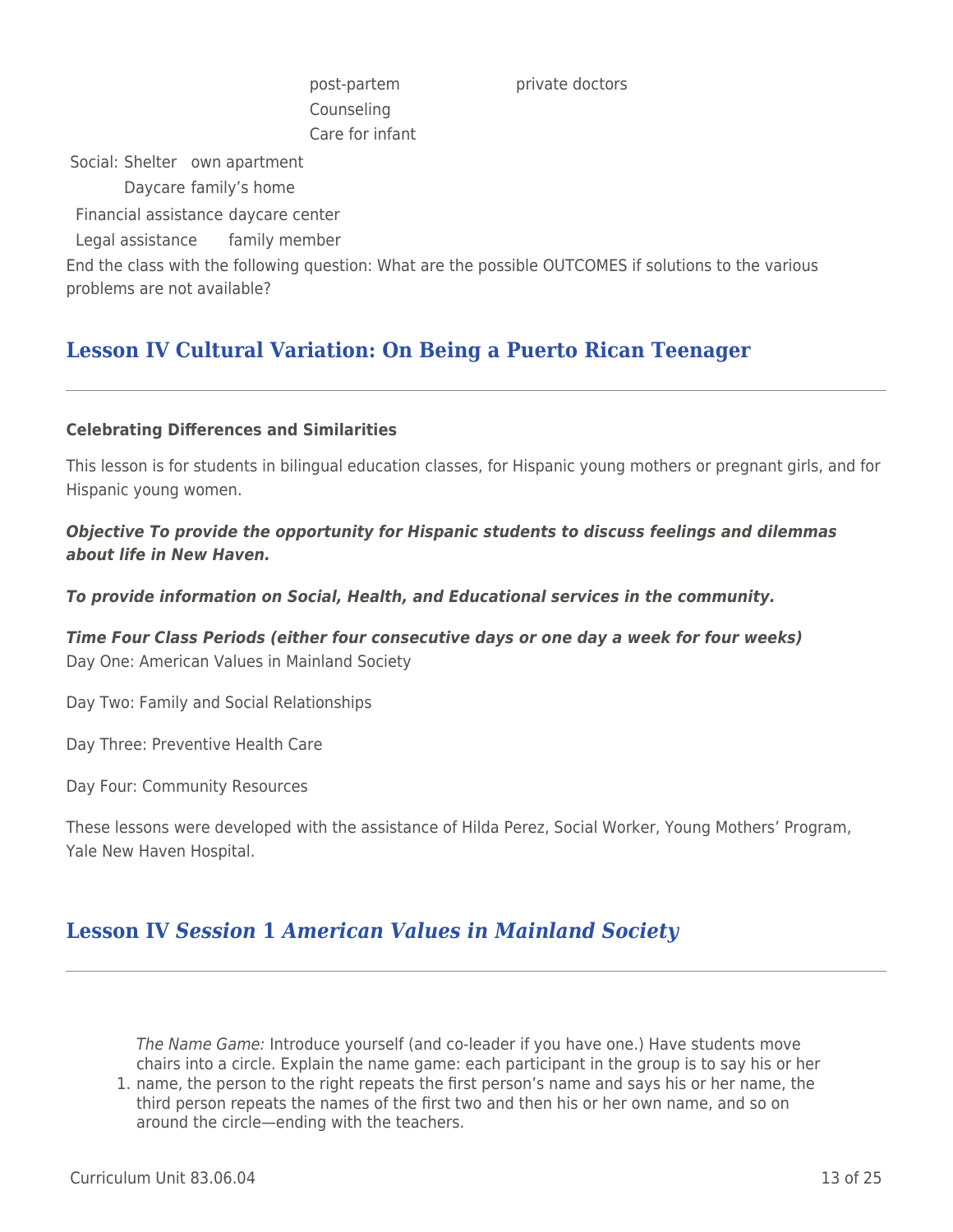- 2. Introduce the purpose of the classes and present an overview of the four sessions.
- 3. Ask the group if they can define the word, VALUES. Provide your own definition for the group.
- 4. Begin the discussion with the following question: What have you liked most about your life here? Go around the circle and help each person to share one thought.
- 
- 5. Next, ask, "What have you liked the least?"

Allow time for discussion. Do not force any students to speak who appear to be hesitant. Discussion will most likely include religious themes (ie. the differences between the Catholic and Pentecostal churches here and in Puerto Rico) and family dynamics (feelings about brothers and expectations for behavior.)

## **Session 2** *Family* **and** *Social Relationships*

- 1. Repeat the Name Game.
- 2. Begin discussion with the following questions: Who was in your household there? Who is in your household here? How is that making your life different?
- 3. How are boys treated differently in your family? How are girls treated differently? Why do you 3. How are poys created.  $\frac{1}{2}$  and the area these differences?
- 4. If you are unhappy or disagree with the ways things are in your house, who do you talk to? Have you have some good results?

5. development, or health care to be answered during session three. Collect cards. End this session by asking each student to write down one question about health, growth and

(anonymously)

## **Lesson IV Session 3 Preventive Health Care**

- 1. Repeat the Name Game.
- 2. Define what is meant by Preventive Health Care.
- 3. Answer the questions submitted by the students.

Note: You will have had time to examine the questions and group them according the subjects where possible. You can expect questions to fall into four main categories: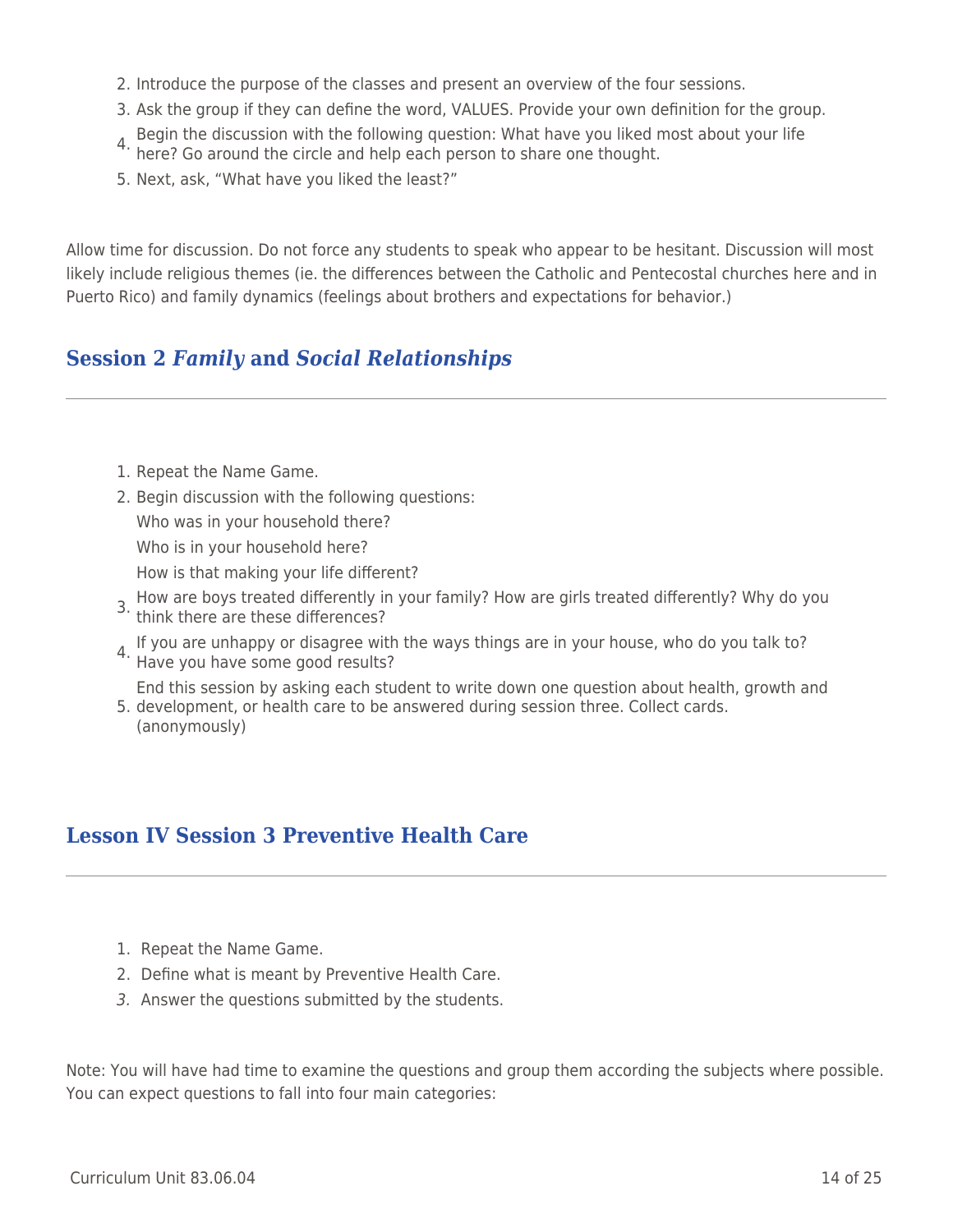Menstruation Sexually Transmitted Diseases Pregnancy (and abortion)\* Sexual Activity

You may wish to invite a social worker, pediatric nurse practitioner, or nurse-midwife to help answer questions. It will be important to end this session with a discussion of patient rights and responsibilities and a discussion about confidentiality.

You may also wish to call the health department, the hospitals or area clinics to obtain materials and pamphlets in English and Spanish.

## **Session 4 Community Resources**

- 1. Repeat the Name Game. 2. school, counseling and decision making health care), family needs for community resources in<br>2. sesse of abuse ar neglect, legal or financial problems atesters, and Educational Needs Introduce this session by defining Health Care Needs (include personal, physical forms for cases of abuse or neglect, legal or financial problems etcetera, and Educational Needs (regular and alternative programs). 3. Before you discuss the health, social and educational resources, ask for volunteers to answer some of the following questions: Where would a person go for a physical? Where would a person go for a pregnancy test? Where would a person go for family planning or birth control? Where would a person go to discuss a decision regarding pregnancy? Where would a person go who'd been abused? by a family member? Who could you talk to if you were worried about a parent's drinking? a parent being abused? Who could help a family if a child was not doing well in school?
- 4. Hand-out: Handout the RESOURCES FOR WORKSHOP and discuss each agency.

\*Regarding abortion, explain that you can not answer this. Each person must make a personal decision. In order to make a decision, a person must have information about the problem and about the possible solutions. This is especially true for decisions about one's health. After a person has all the information, she or he needs to think and talk and make a decision.

RESOURCES FOR WORKSHOP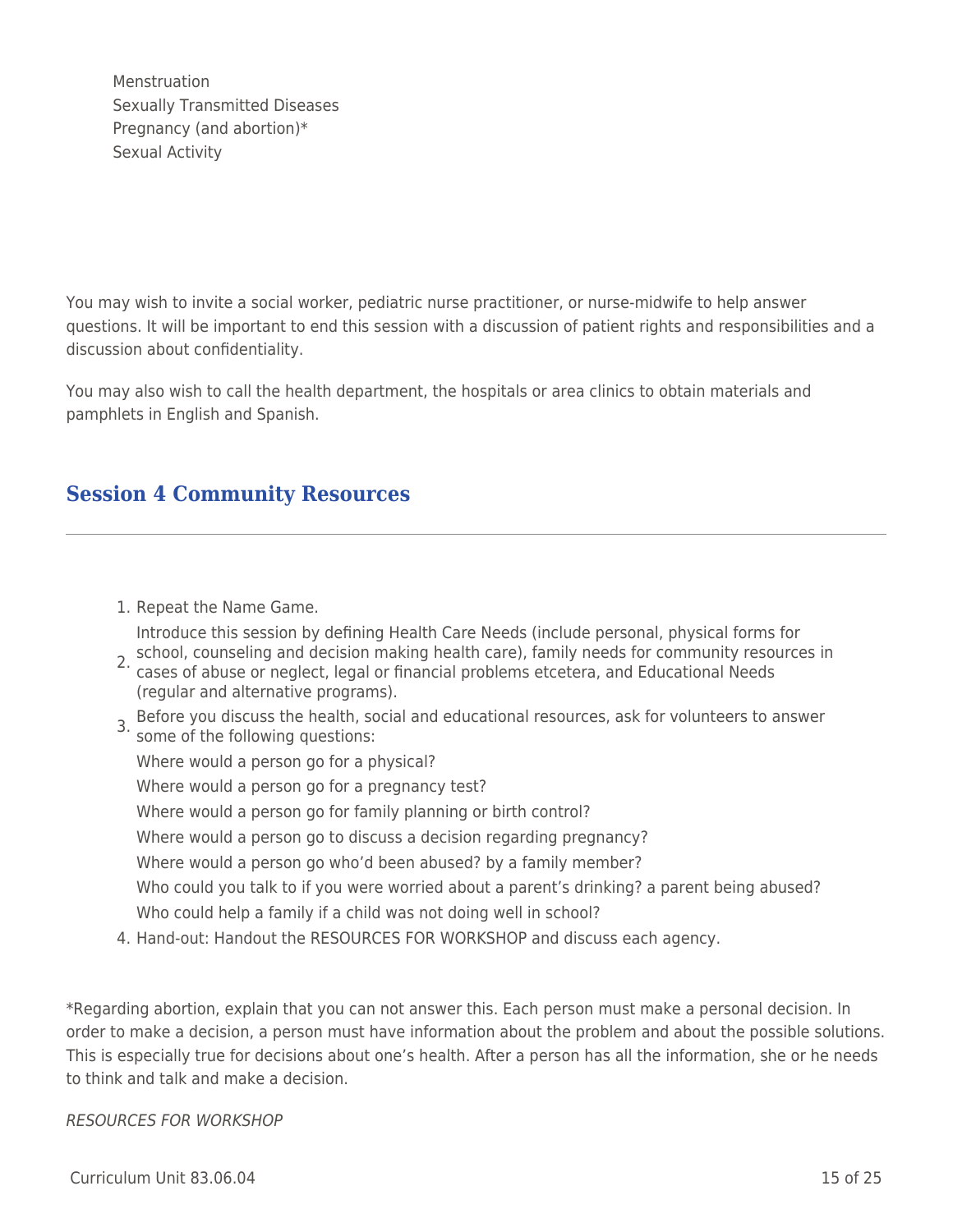Yale-New Haven Hospital 785-2222 (Emergency Room)

Sala de Emergencia

Women's Center 785-4101 Gynecological Care

Family Planning

Prenatal Care

Centro de Mujeres

Cuidado ginecológico

Planificamiento de Familia

Cuidado pre-natal

Primary Care Center

Medical—Adults 785-2470 Pediatrics—Children 785-2471 Servicios médicos pare adultos

Servicios médicos pare n'nos

| Adolescent Clinic 785-4644                       |          |
|--------------------------------------------------|----------|
| Cl'nica de Adolesentes                           |          |
| <b>Connecticut Mental Health Center 789-7300</b> |          |
| Cl'nica Hispana                                  | 789-7812 |
| <b>Hill Health Center</b>                        | 432-4400 |
| <b>Teen Clinic</b>                               | 432-4407 |
| 428 Columbus Avenue                              |          |
| Latino Youth 776-3649                            |          |
| Minor Street & Howard Avenue (Esquina)           |          |
| Family Planning Services of New Haven 787-8192   |          |
| Servicios de Planificación de la Familia         |          |
|                                                  |          |

710 Sherman Parkway

Planned Parenthood of Connecticut 865-6986 129 Whitney Avenue Junta—Organización de Servicio a la comunidad Hispana 787-0191 169 Grand Avenue

**Curriculum Unit 83.06.04** 16 of 25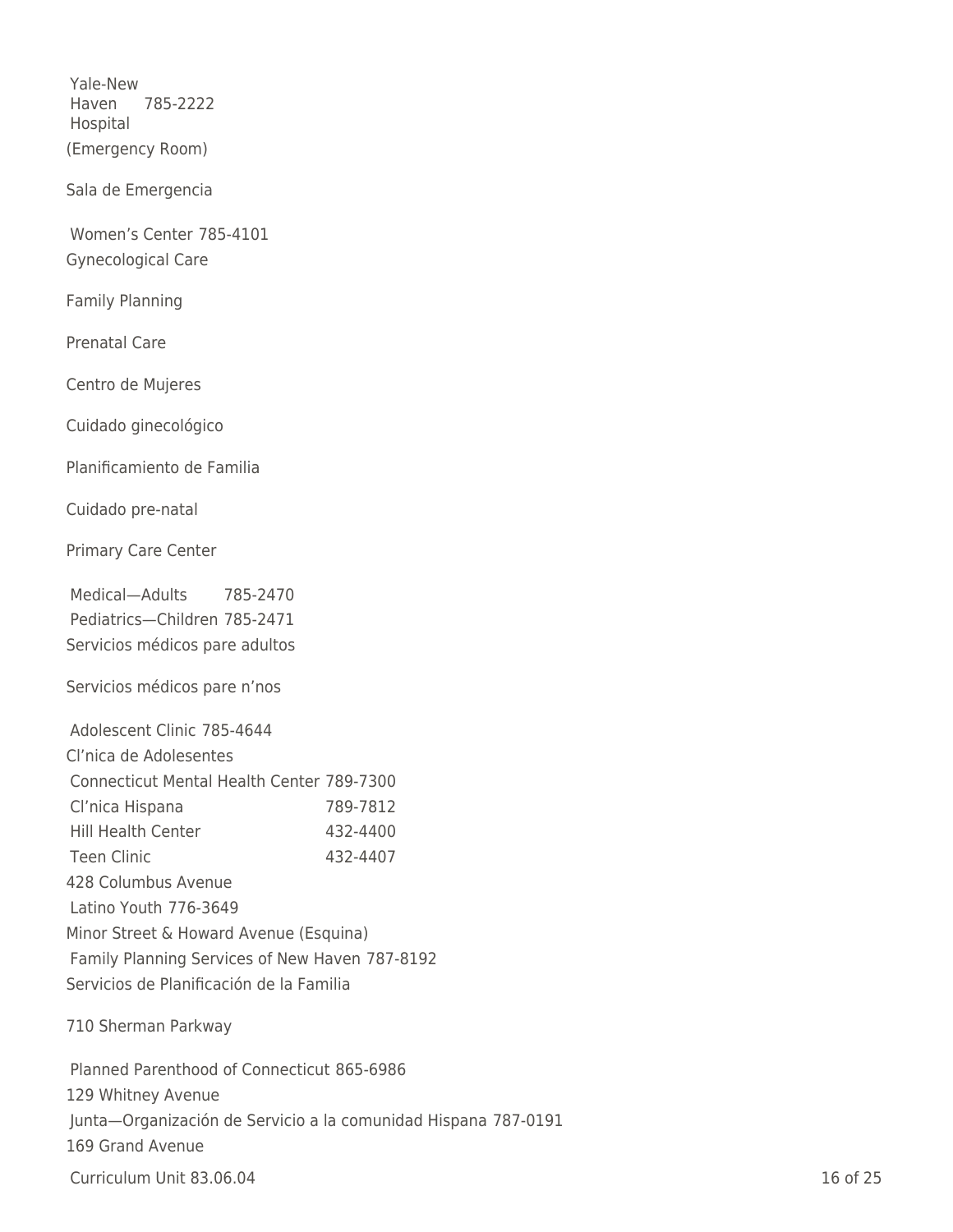Centro San José 562-3135 Venereal Disease Clinic 772-1008 Cl'nica de Enfermedades Venéreas

1 State Street

YWCA 865-5171 48 Howe Street

## **Student Reading List**

PRE-and EARLY TEENS (approximate ages 10-14.)

Boys and Sex ( Amor y sexo pare el )

Wardell B. Pomeroy, Ph.D.

A sexual guide for teenage boys written in a straightforward objective and non-judgmental way, using language which is easily understood. Publisher: Editorial Pax-Mexico

The Edusex Series: Pubertad y sexo

Adolescencia y sexo

Sexualidad responsable

Continues this excellent series through the older age levels. Each book is accompanied by a guide for teachers and parents. Publisher: Libreria Voluntad

Girls and Sex ( Amor y sexo para ella)

Wardell B. Pomeroy, Ph.D.

Dr. Pomeroy writes in an open way without moralizing and not discourage teenage girls from engaging in sexual activities if they are psychologically ready. Publisher: Editorial Pax-Mexico.

Love and Sex and Growing Up (Lo que Cambia en Ti durante la Adolescencia)

Eric W. Johnson and Corrine B. Johnson

A book for pre-adolescents which covers a broad range of topics. Helps a young person to think about what being a man or a woman means in today's world. Publisher: Editorial Pax-Mexico

Pronto Sere Adolescente

Federico Boix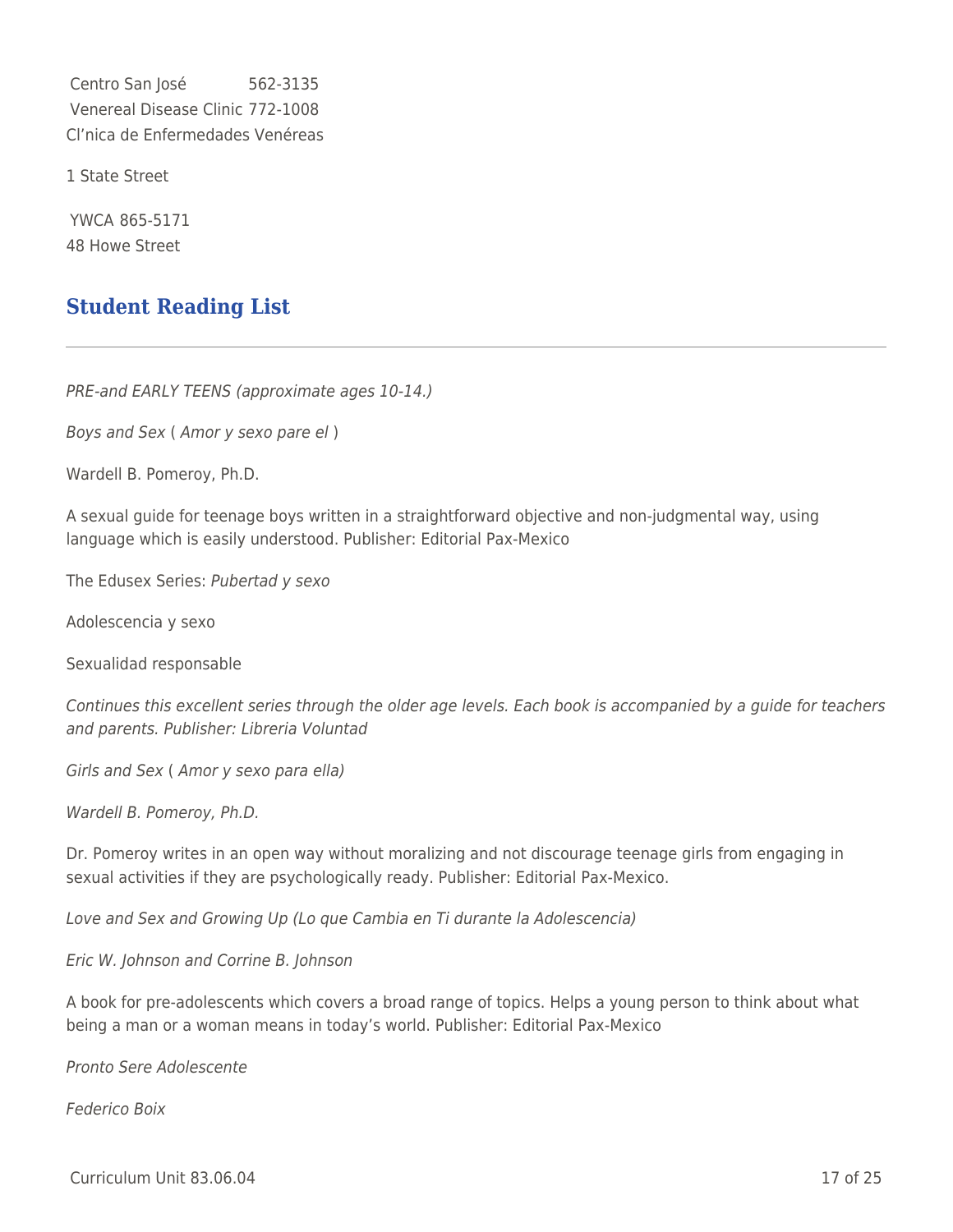The facts of pubertal development and human reproduction are simply and directly told to pre-adolescents. Publisher: Editorial Nova Terra, S.A.

Sex: Telling it Straight ( Sexo sin rodeos )

Eric Johnson

A simple but honest treatment of those topics in human sexuality of greatest concern to adolescents. It presents positive views on sex without preaching or moralizing. Publisher: Editorial Pax-Mexico.

LATER TEENS (Approximate ages 15-18)

Pregnancy, Birth and Family Planning

Alan F. Guttmacher

A straightforward presentation of the facts of human reproduction and family planning. Publisher: Editorial Pax-Mexico.

Sex Before Twenty : New Answers for Youth Helen F. Southard

In this book, teenagers are encouraged to take responsibility for themselves in discovering their full roles as sexual persons. Publisher: Editorial Pax-Mexico

Pamphlets about menstruation, vaginitis and methods of contraception are available in English and Spanish from Planned Parenthood League of Connecticut and Yale New Haven Hospital Women's Center.

Films for the Classroom available from:

Planned Parenthood, 129 Whitney Avenue

New Haven, CT 06510 865-0595 Engagement Ring Color, 16mm, 25 minutes—Spanish with English Subtitles

The romantic dreams of a young engaged couple come up against some of the harsh realities of modern urban life. The Planned Parenthood message is skillfully woven into this moving human story set in New York's Puerto Rican neighborhood.

Adolescent Sexual Conflict—Are We Still Going To The Movies? Color, 16mm, 14 minutes

This film focuses on a young couple who while on a picnic reveal that their relationship is suffering because of their inability to agree on the amount of sexual involvement they should have with each other. Through their narrative we learn of the preconceived notions they have of the ways men and women should react to each other.

Are You Ready for Sex

Color, 16mm and 8mm Fairchild #7007 cartridge 24 minutes

Focuses on clarifying personal values and mating responsible sexual decisions. Through dramatizations and

 $C$ urriculum Unit 83.06.04 18 of 25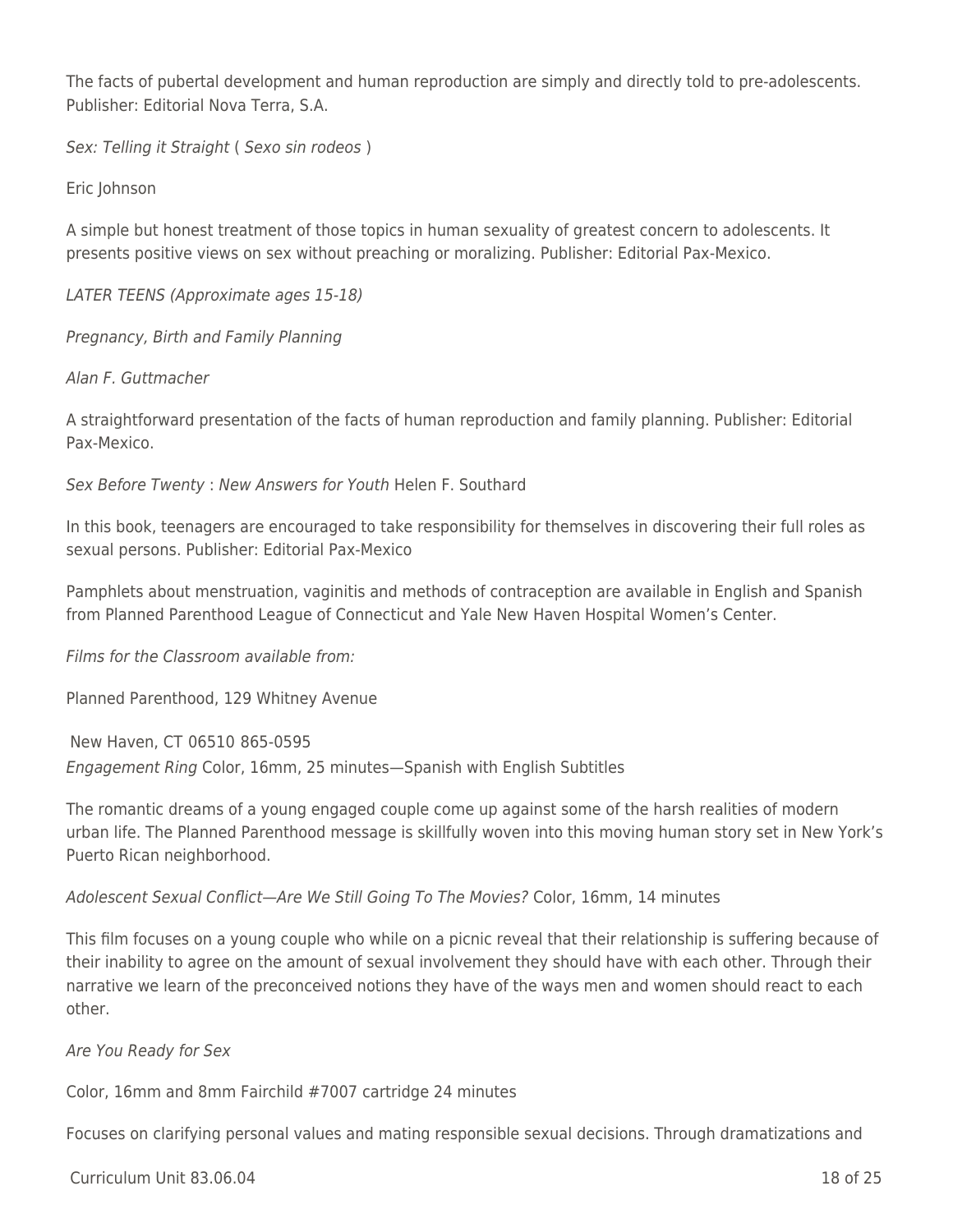student discussions, questions about sexual responsibility, pressure from other teenagers, maturity, personal values, contraception and sexual abstinence are examined.

Running My Way, Color, 16mm, 25 minutes

This excellent film explores the emotions and reactions experienced by an eighth grade girl feeling pressured by peers (girls and boys) to have intercourse.

I'm Seventeen, I'm pregnant and Don't Know What To Do, Color, 16mm, 28 mins.

One out of 11 U.S. children is born to an unmarried mother. This film brings to life the problems of pregnant single women and their babies by documenting the true story of one girl who sought help.

Teenage Father, Color, 16mm, 30 minutes

A documentary drama focusing on the innermost thoughts and feelings of a 17 year old boy who finds himself involved in an unplanned pregnancy. Powerful and thought-provoking, this film won the 1979 Academy Award for a docu-drama.

Teenage Mother—A Broken Dream, Color, 16mm, 15 minutes, Carousel Film

A case study of a 15 year old pregnant girl. Through interviews with her, her mother and commentary of the interviewer, much of the information contained in the publication "11 Million Teenagers" is presented in an interesting and informative manner.

## **Reading List for the Teacher**

Martinez, Angel Luis. "The Impact of Adolescent Pregnancy on Hispanic Adolescent and Their Families." Teenage Pregnancy in a Family Context, Implications For Policy , Ed. Theodora Ooms. Philadelphia: Temple University Press, 1981. pp. 326-344.

This paper includes information gathered from the few studies available on Hispanic pregnancy and ends with a list of potential research topics.

Sadler, Lois, M.S.N. and C. Catrone, MA. "The Adolescent Parent: A Dual Developmental Crisis." Journal of Adolescent Health Care. 1983; 4:100-5.

This paper examines developmental characteristics of adolescents and beginning parents. In the case of many teenage parents, specific developmental tasks of adolescence affect and may potentially conflict with the tasks of early parenthood.

Savitt, D. Jill. "Sex Roles, Courting and Marriage Among Puerto Rican Teenagers." Human Sexuality and Human Society , New Haven: Yale New Haven Teachers Institute, Summer, 1981. pp. 34Ð.

This paper provides excellent discussion of traditional male and female roles and contemporary dilemmas for early adolescents. It contains creative lessons and appropriate reading materials for middle school students.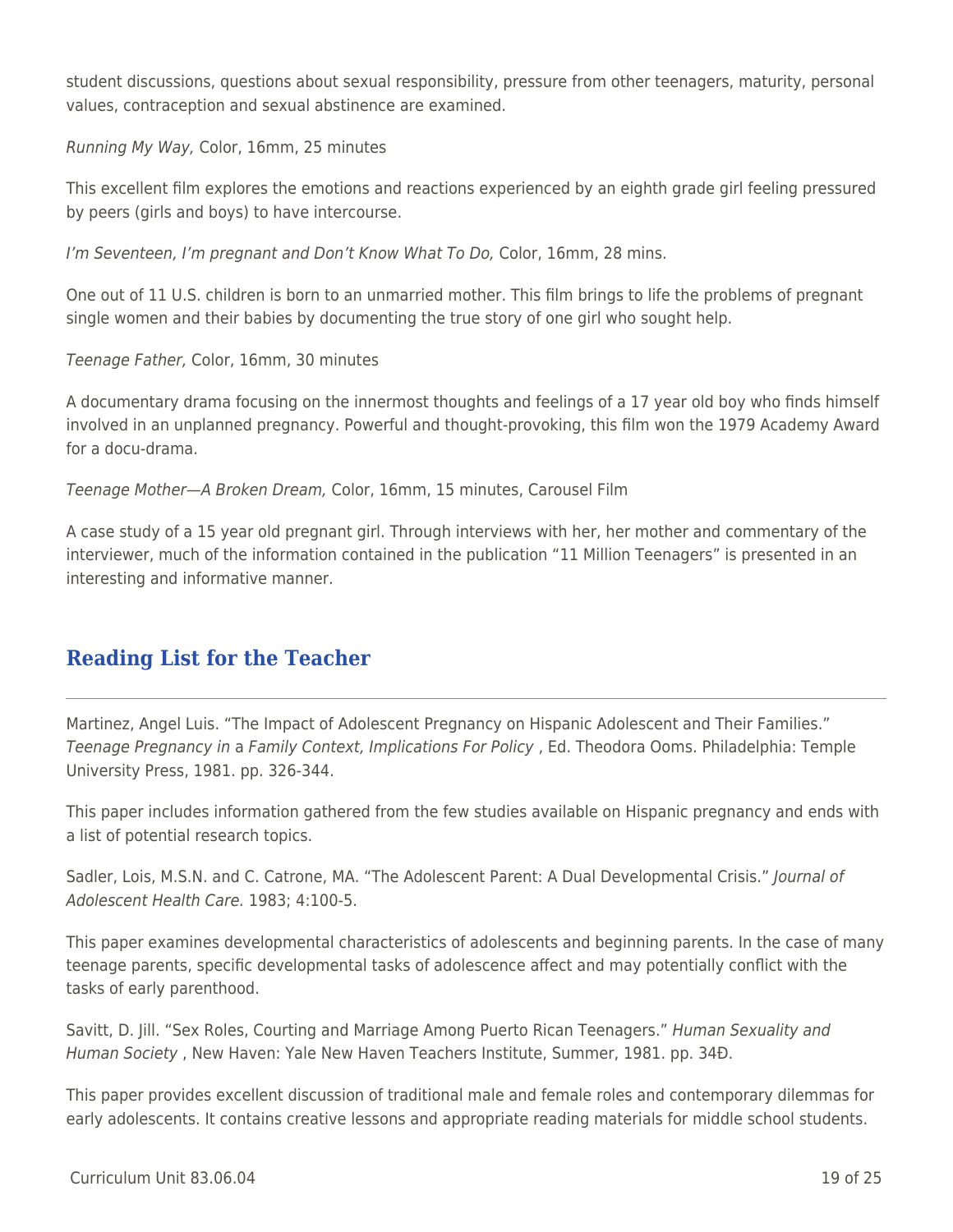Sowell, Thomas. Ethnic America, A History. "The Puerto Ricans", Chap. 9. New York: Basic Books, Inc., 1981.

This chapter provides information on the history of Puerto Rican migration to the mainland and discusses contemporary social issues for Hispanics.

Teenage Pregnancy : The Problem That Hasn't Gone Away, New York: The Alan Guttmacher Institute. 1981.

This report contains statistics on many aspects of teenage sexuality: sexual activity and marriage, contraceptive use, pregnancy and its resolution, adolescent births, consequences of teenage childbearing, sex education, family planning services and contraceptive research, services to pregnant teenagers, adolescent parents and their babies.

(In print) Salguero, Carlos, M.D. , M.P.H. "The Role of Ehthnic Factors in Adolescent Pregnancy and Motherhood", Teenage Parenthood , fall, 1983.

# **HUMAN SEXUALITY: SPANISH LANGUAGE RESOURCES**

Prepared by SIECUS, the Sex Information and Education Council of the U.S., 1855 Broadway, New York, New York 10023.

Until fairly recently, there have been few sex education materials written in or translated into Spanish. While the following list of resources and materials is by no means comprehensive, it should provide the teacher or counselor working with a Spanish-speaking population with a general knowledge of the variety of material and programs available.

The Spanish-speaking world includes seventeen Latin American nations, Spain, and parts of the United States, and includes a diversity of cultural and social traditions. The resources presented here are reflective of this diversity.

This resource list is divided into two general categories: organizations which provide a variety of resources or programs, and specific publications written in or translated into Spanish. Except where indicated, the materials on this resource list are not available from SIECUS.

## **RESOURCE ORGANIZATIONS**

For the most part, these organizations are national or local family planning agencies in the various Spanishspeaking countries, but several commercial, public health, or multifaceted counseling agencies are also included. Except where it is specifically noted, the resource materials prepared or distributed by these organizations deal primarily with birth control or family planning information. To obtain further information as to the specific publications, materials, and programs available, you should write directly to the organization at the indicated address.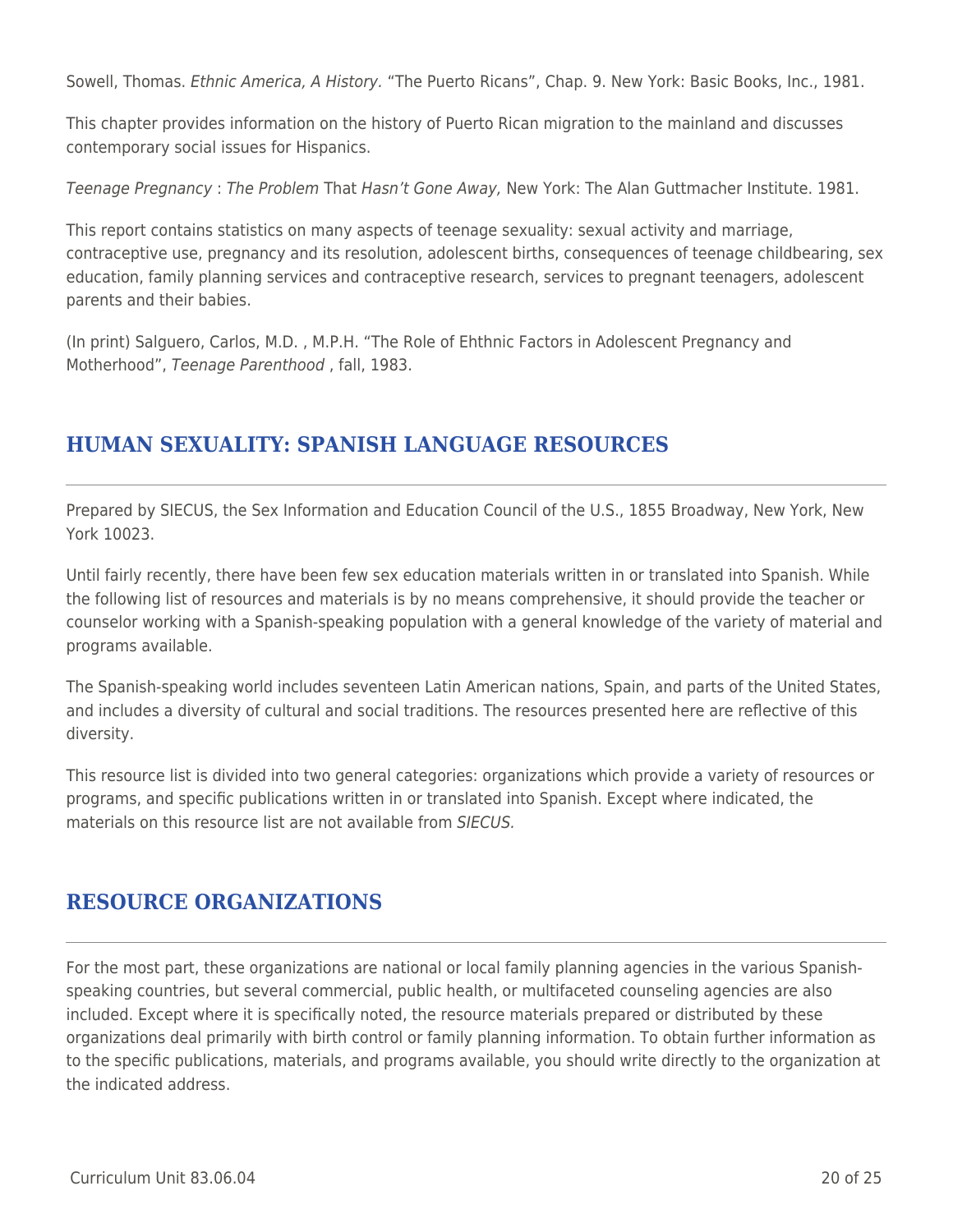### **UNITED STATES**

Instituto del Hogar Los Mirtos 151, Hyde Park Apartado 20155 Rio Piedras, Puerto Rico 00928 Publishes a series of publications on sex education and preparation for marriage. International Planned Parenthood Federation Western Hemisphere Region 111 Fourth Avenue New York, New York 10003 A general clearinghouse for information on family planning materials and programs available throughout the western hemisphere. International Union Against the Venereal Diseases and Treponematoses (Unión Internacional contra las Enfermedades Venéreas y las Treponematosis) Regional Office for the Americas 1790 Broadway—Room 1402 New York, New York 10019 Distributes brochures and pamphlets on venereal disease. Kimberly-Clark Corp. Life Cycle Center Neenah, Wisconsin 54956 Distributes pamphlets related to menstruation and feminine hygiene. Personal Products Company Box X6 Milltown, New lersey 08850 Distributes menstruation and feminine hygiene publications, and a 16mm film with Spanish narration. Planned Parenthood/World Population

Curriculum Unit 83.06.04 21 of 25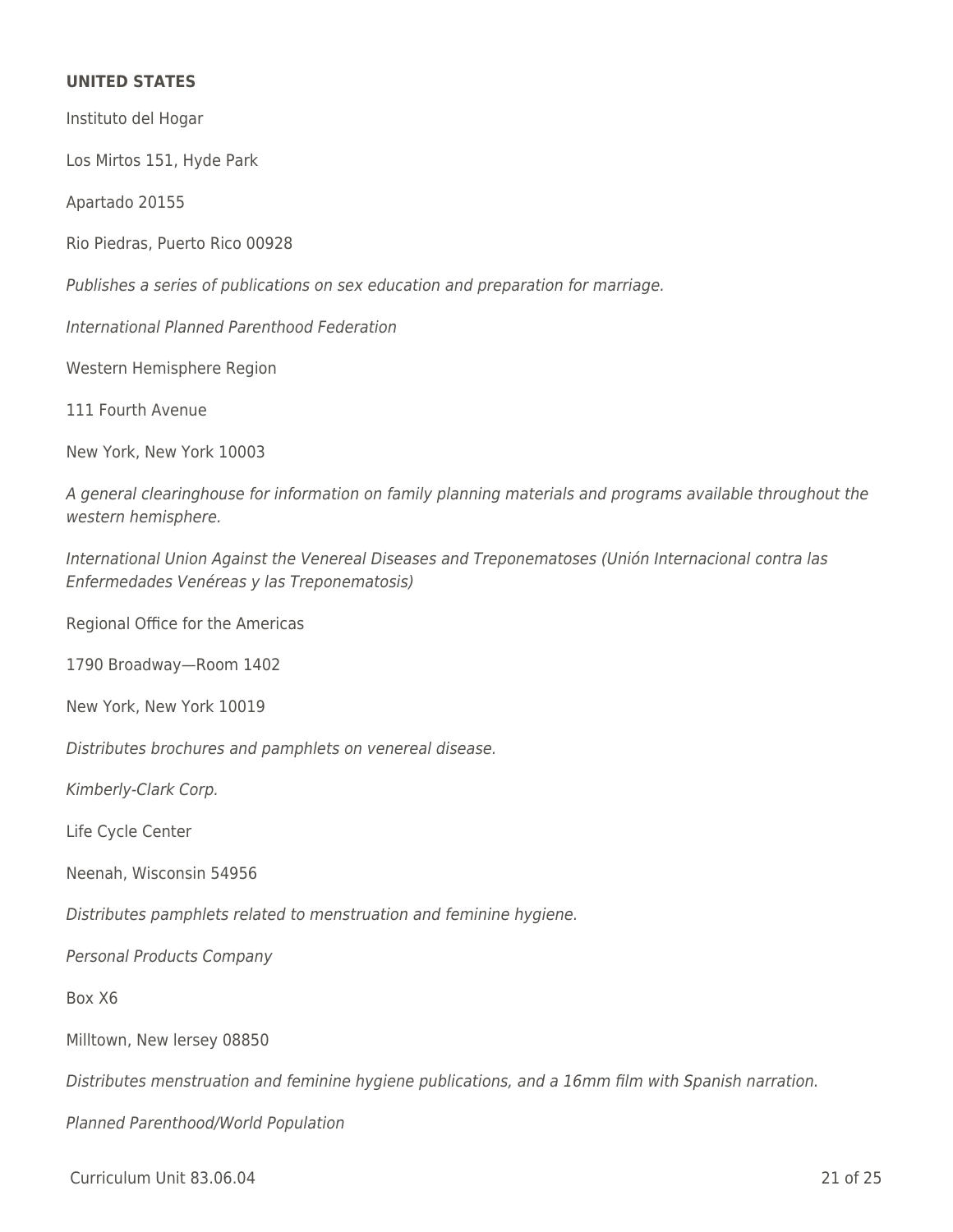Department of Information and Education

810 Seventh Avenue

New York, New York 10019

Publishes a series of pamphlets and brochures, and a 16mm film with Spanish narration, on family planning.

Planned Parenthood of New York City, Inc.

Family Planning Resources Center

44 Court Street

Brooklyn, New York 11201

Distributes family planning materials designed primarily for use with Puerto Rican populations.

Tampax, Incorporated

5 Dakota Drive

Lake Success, New York 11040

Distributes menstruation and feminine hygiene materials.

#### **LATIN AMERICA**

#### **Argentina**

Asociación Argentina de Educación Familiar

Juan Agustin Garc'a No. 2048 Buenos Aires

#### **Chile**

Asociación de Educación Sexual

Eliecer Parada No. 2447

Santiago

Consejo Nacional de Orientación Familiar

Agustinas 853—Oficina 917

Santiago Publishes a bi-monthly journal, Orientación Sexual, and various family planning and sex education materials.

### **Colombia**

Asociación Colombiana de Facultades de Medicine

Curriculum Unit 83.06.04 22 of 25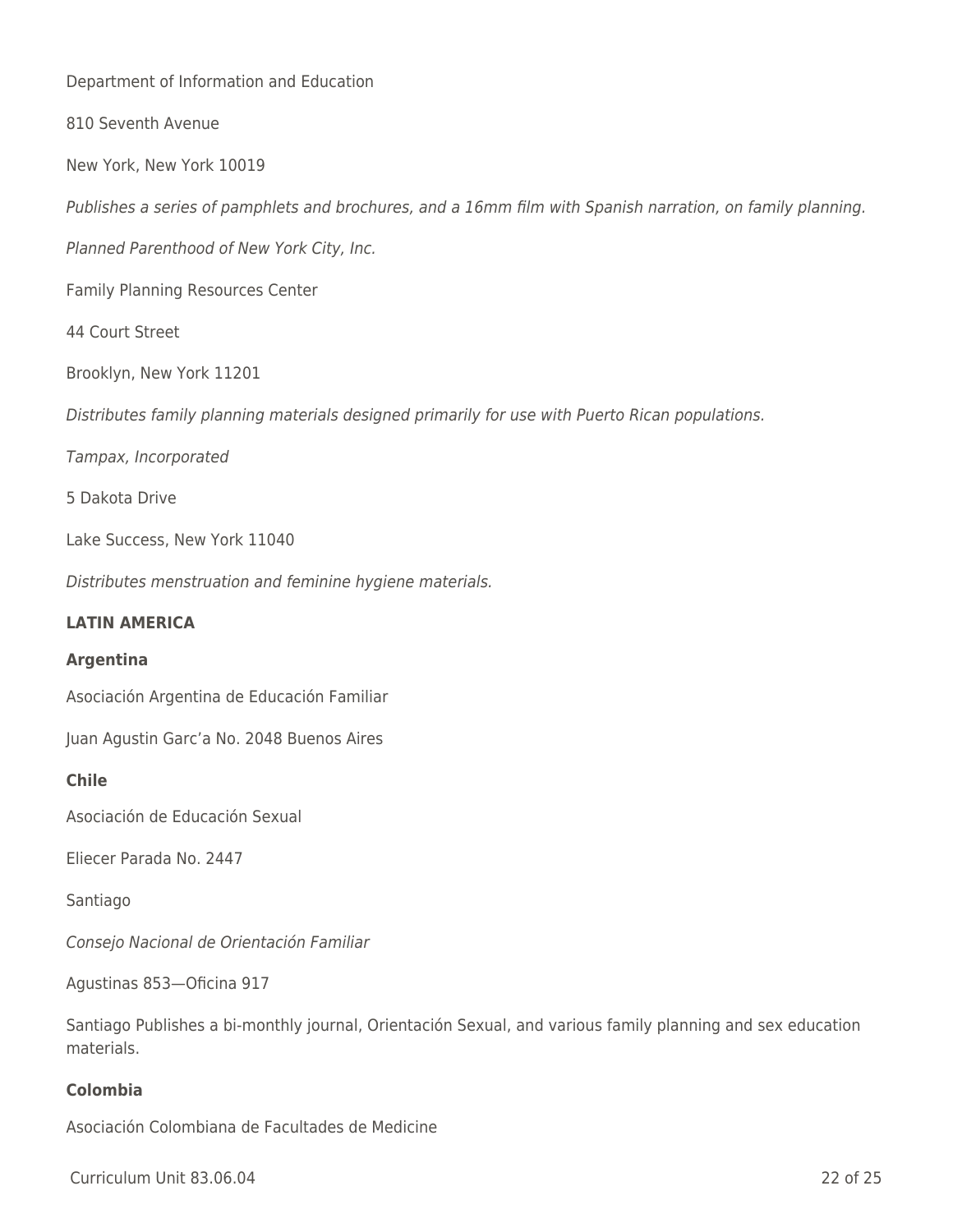Programa de Educación Sexual

Calle 45—7— Piso

Bogota

Putolishes a journa l, primarily for professionals.

### **Costa Rica**

Asociación Demografica Costarricense

Apartado Postal 2815

San José

Distributes a translation of SIECUS Study Guide #1, "Educación Sexual," and various family planning materials.

Centro de Estudios Sociales y de Pobulación

Apartado 49

San José

Centro de Integración Familiar

San José

Centro de Orientación Familiar

Apartado 288

San José

Produces a regular radio program, "Educación Sexual", and a correspondence course on love, marriage and family planning, and various family planning materials.

### **Dominican Republic**

Instituto Nacional de Educación Sexual

Apartado 1497

Santo Domingo

### **Ecuador**

Centro Ecuatoriano de

Educación Sexual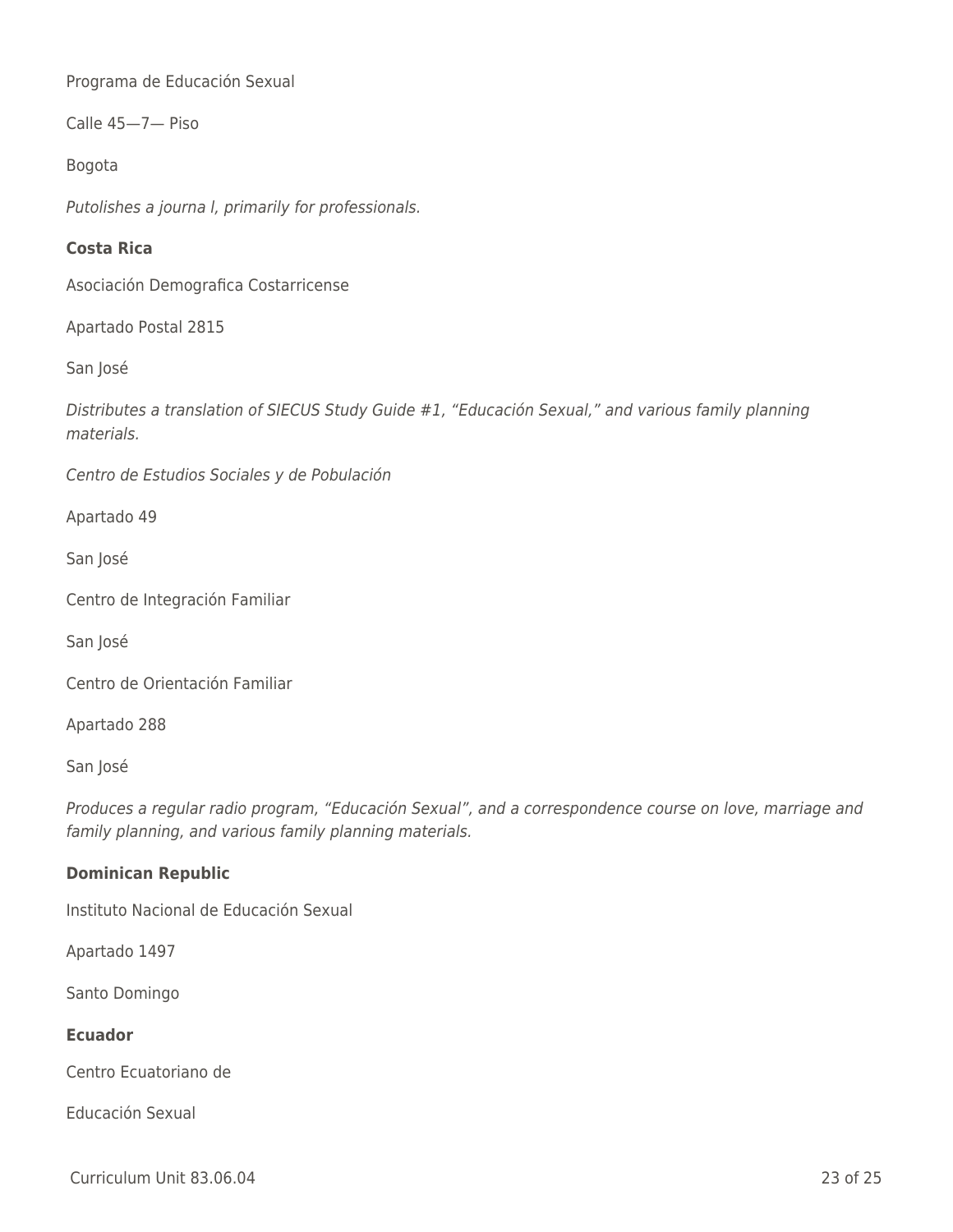Av. Sta. Prisca y Pasaje

Farget No. 109

**Quito** 

### **El Salvador**

Asociación Demográfica Salvadore–a

Apartado Postal 1338

San Salvador

Publishes Un Dilema: La Educación Sexual.

#### **Guatemala**

Asociación Pro Bienestar de la Familia de Guatemala (APROFAM)

Apartado Postal 1004

#### Guatemala

Publishes a series of brochures and pamphlets on sex education, marriage, reproduction, and family planning.

Oficina Integrada de Orientación Familiar

14 Calle 8-51—Zona 1

Guatemala

#### **Honduras**

Asociación Hondure–a de Planificación de la Familia

Apartado Postal 625

Tegucigalpa, D.C.

Publishes pamphlets on reproduction, family planning, psychosexual development, and a study of the sexual attitudes of Honduran youth.

#### **Peru**

Asociación Peruana de Protección Familiar

Casilla Postal 2191

San Isidro

Lima

Curriculum Unit 83.06.04 24 of 25